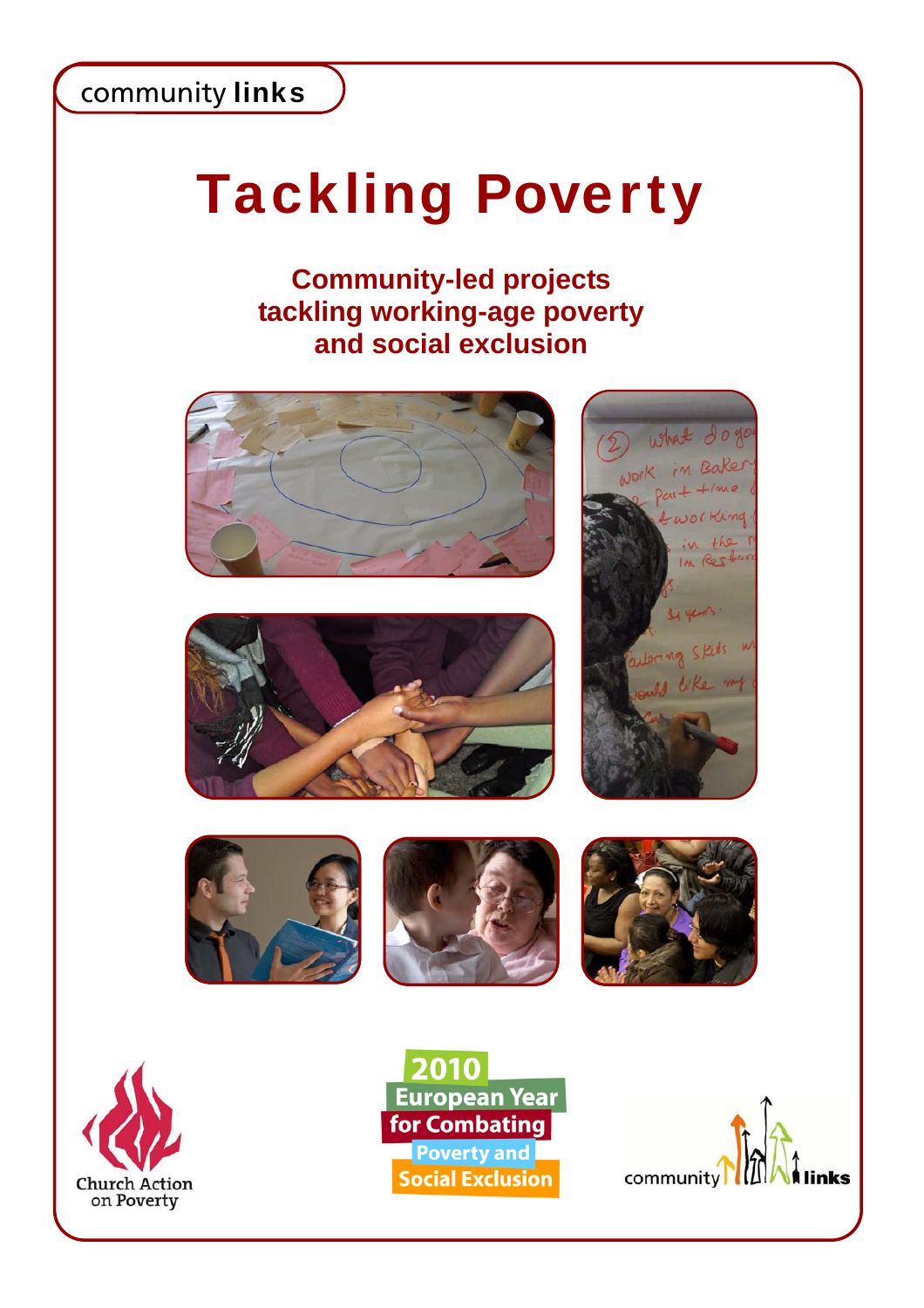### Tackling Poverty

**Community led projects tackling working -age poverty and social exclusion** 





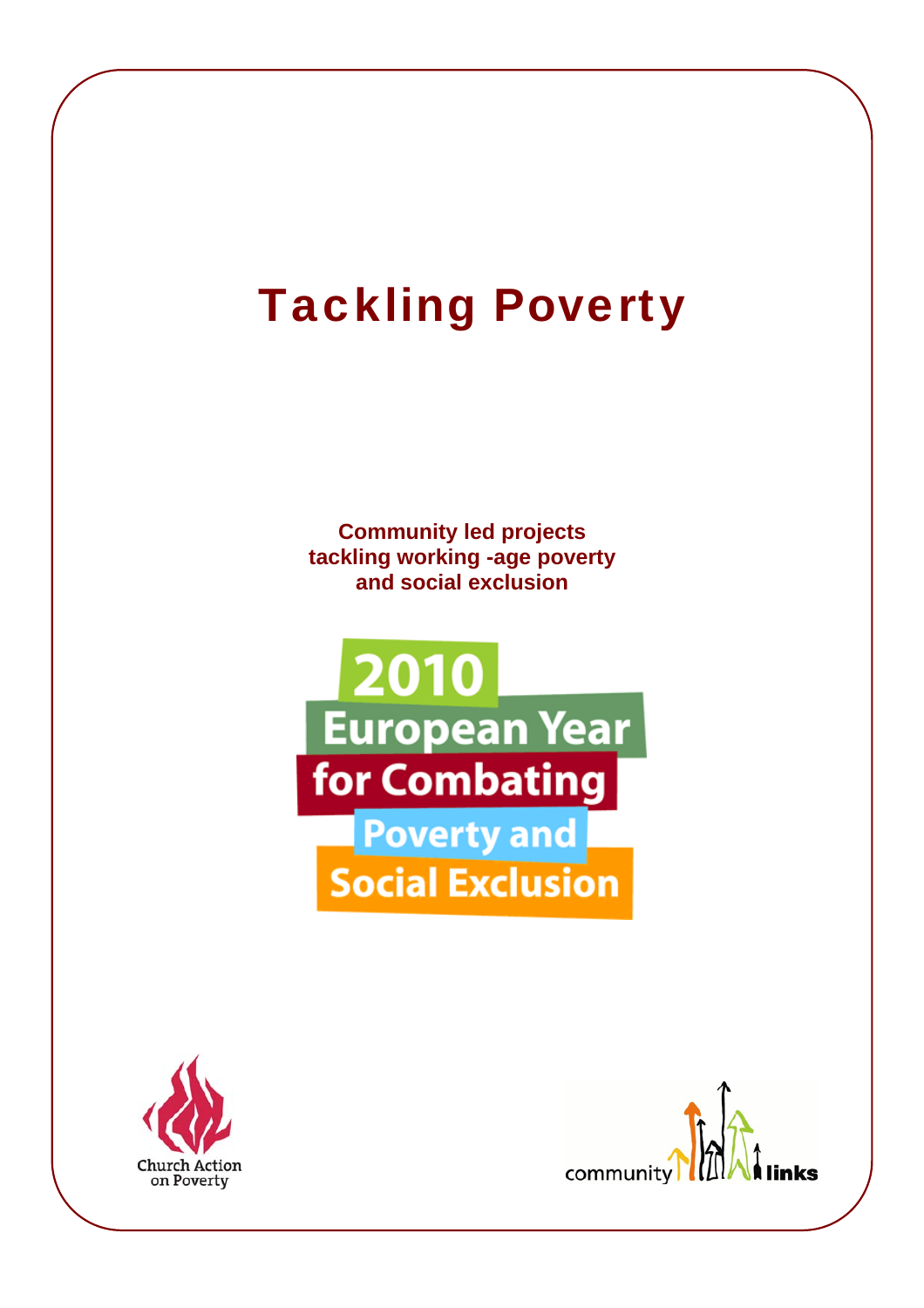#### Community Links

is an innovative east London charity, running a wide range of community projects for 30,000 people every year. Based in Newham, we have over 30 years of experience working with local people to support children, young people, adults and families.

Through our national work, we share lessons with government and community groups across the country to achieve social change.

#### **Published by Community Links**

#### ISBN 978-0-9567126-1-5

© 2010

Community Links 105 Barking Road Canning Town London E16 4HQ www.community-links.org

British Library Cataloguing-in-Print Data A record for this publication is available from the British Library

The Ideas and opinions reported in this publication are those expressed by the projects whose work we report on and are not necessarily those of the editors, publishers or funders.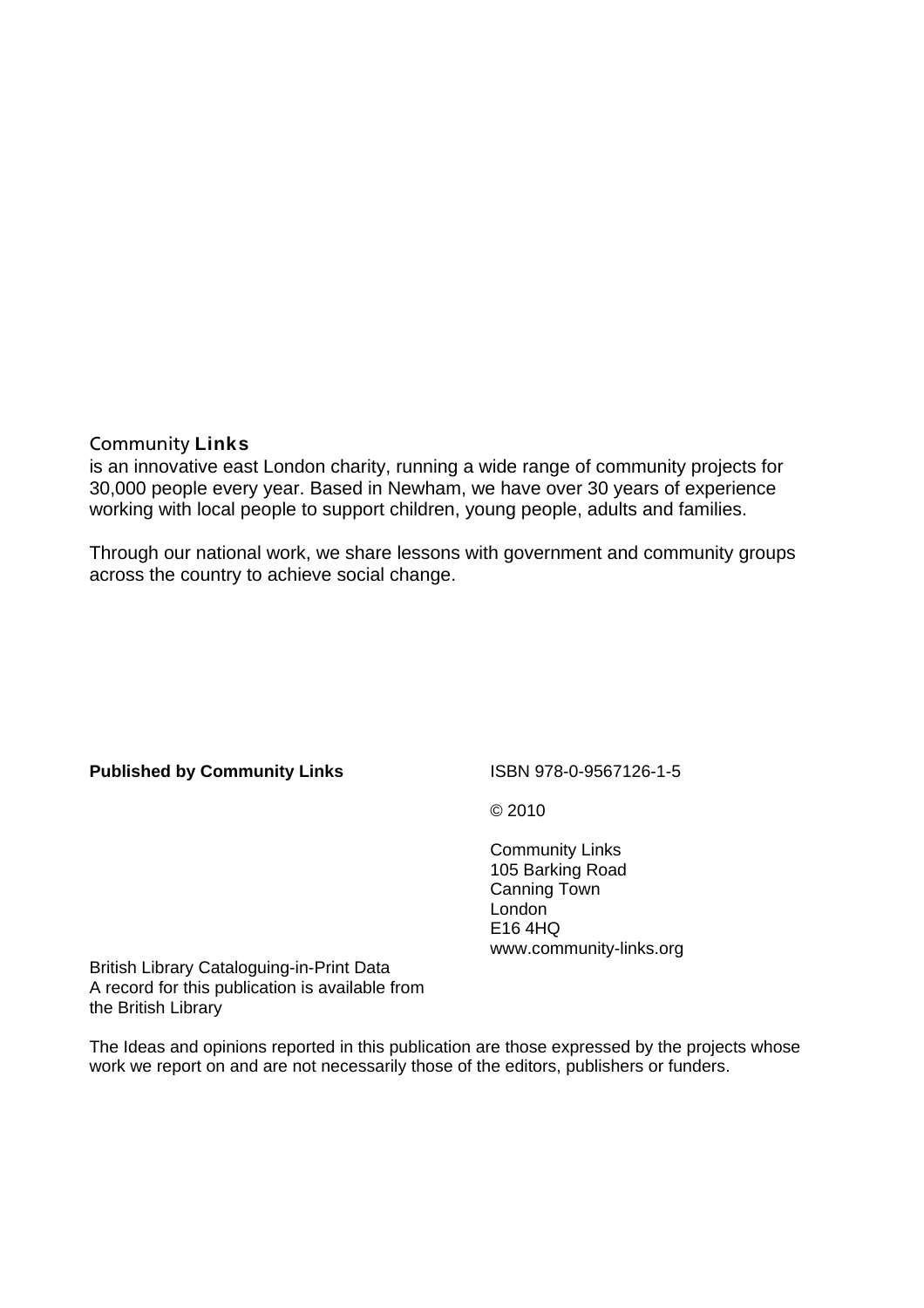### **Contents**

| Empowering Communities - Northern Ireland Anti-Poverty Network 14 |  |
|-------------------------------------------------------------------|--|
|                                                                   |  |
|                                                                   |  |
|                                                                   |  |
|                                                                   |  |
|                                                                   |  |
|                                                                   |  |
|                                                                   |  |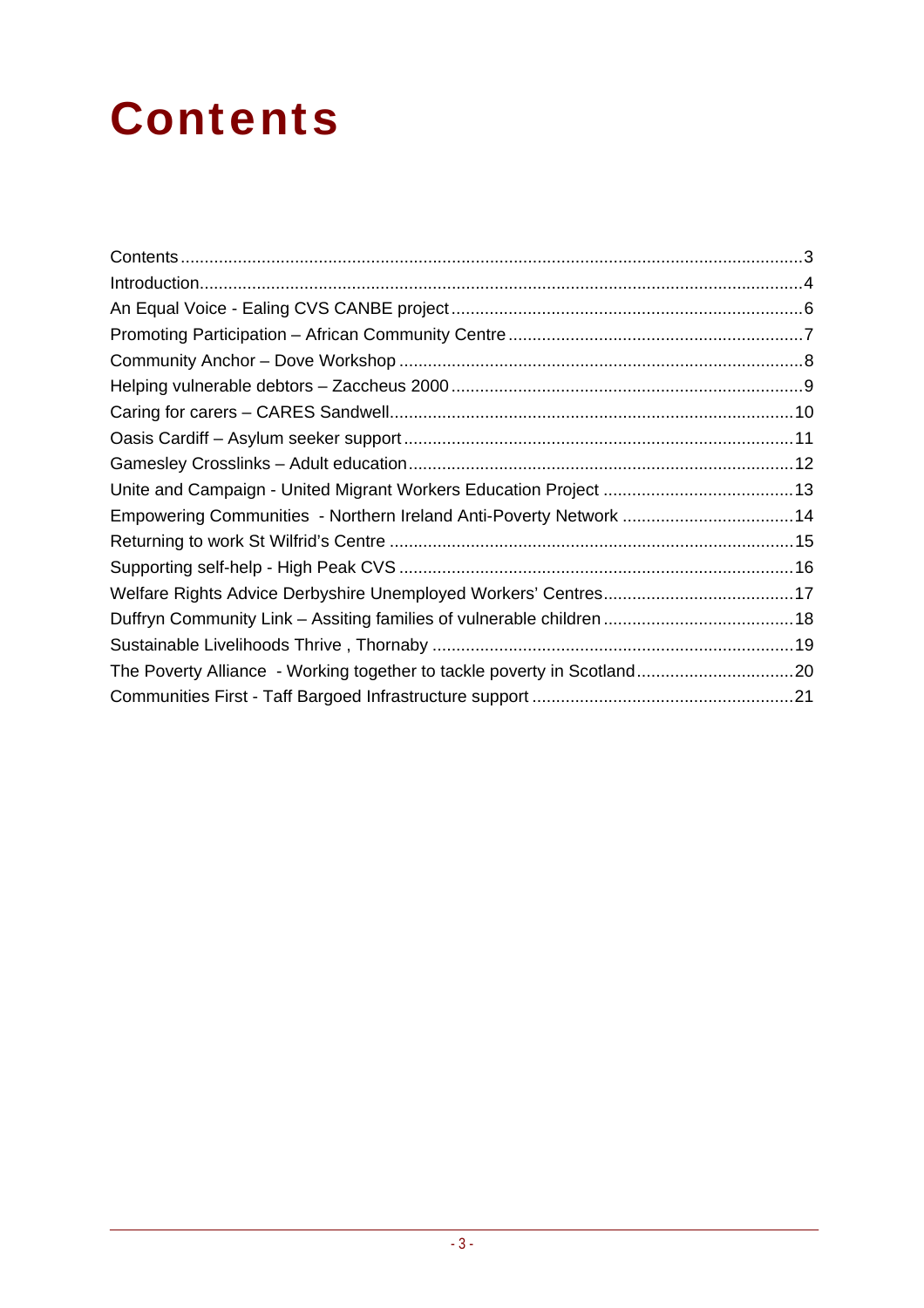### **Thank You**

We would like to thank the many organisations that have worked with us throughout 2010 and the hundreds of people around the UK that have share their experiences, ideas and suggestions.

Thanks also to the judges for the Tackling Poverty Awards who have given their time freely:

Stephen Timms, MP Polly Toynbee, Journalist, David Akinsanya, Film Maker/Broadcaster Kathleen Carter, Trustee, Church Action on Poverty

### **Community Links**

Community Links is an innovative east London charity, running a wide range of community services and projects for all ages. Based in Newham, we have over 30 years of experience working with local people to support children, young people, adults and families.

105 Barking Road Canning Town London E16 4HQ t: 020 7473 2270 w: www.community-links.org



### **Church Action on Poverty**

Church Action on Poverty is a national ecumenical Christian social justice charity, committed to tackling poverty in the UK. We work in partnership with churches and with people in poverty themselves to find solutions to poverty, locally, nationally and globally.

Third floor Dale House 35 Dale Street Manchester M1 2HF t: 0161 236 9321 w:www.church-poverty.org.uk

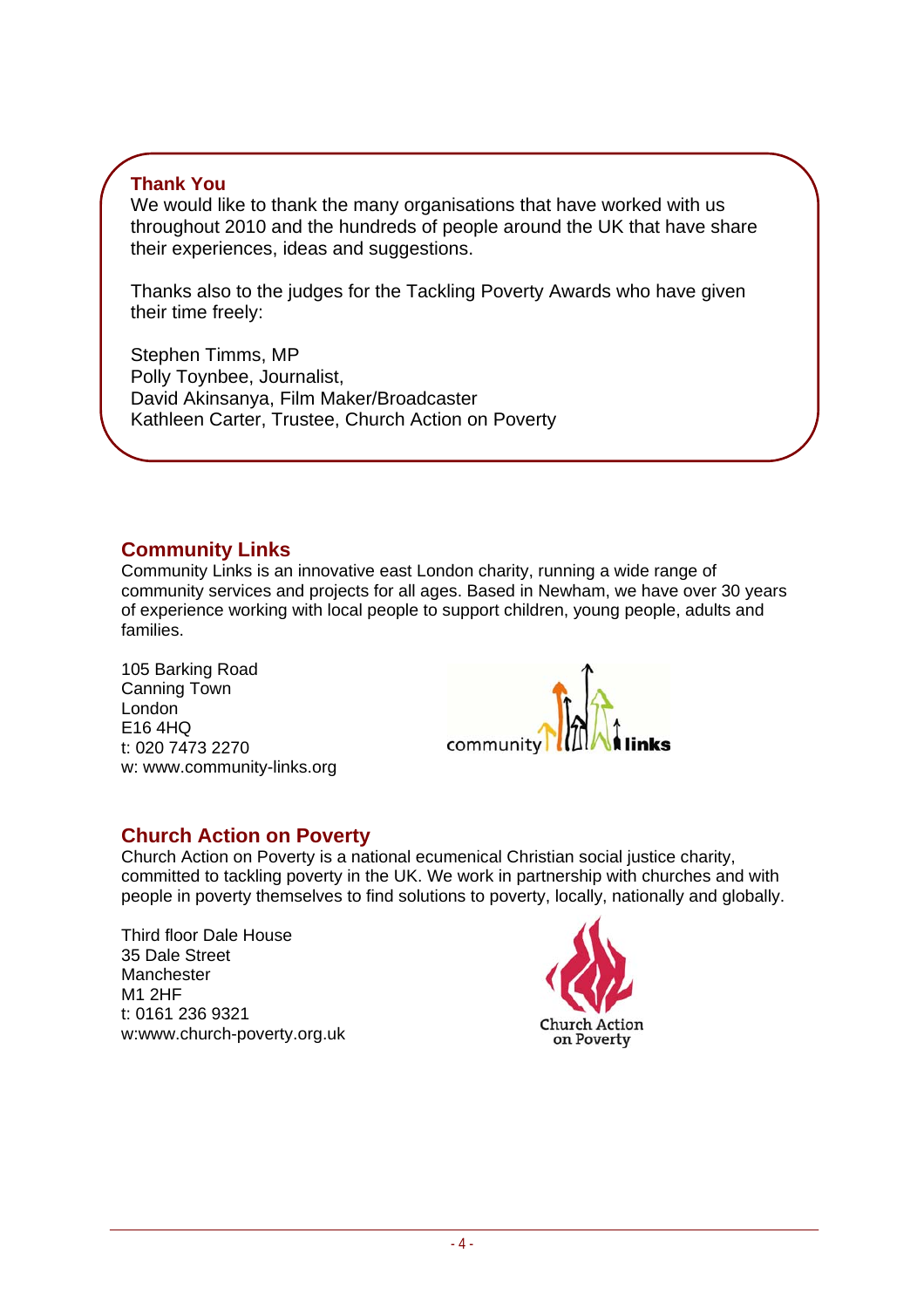### Introduction

If the organisations and projects featured in this publication were either entries into All the organisations and projects featured in this publication were either entries into<br>The Tackling Poverty Awards or took part in a Listening Event as part of The 2010 European Year for Tackling Poverty and Social Exclusion.

**The Tackling Poverty Awards** were organised by Community Links and Church Action on Poverty to celebrate projects that are making a meaningful contribution to people of workingage living in poverty in the UK.

**The Listening Events** brought together 36 organisations around the country to hold meetings in local communities focusing on issues of workingage poverty. These events heard from over 600 people with direct experience of poverty and uncovered some of the myths around work and poverty in their local area.



One Listening Event participant said: *"One of the biggest myths is that there is no poverty in the UK and that it only exists abroad."* 

The fact is the UK has a higher proportion of its population in relative low income than most other EU countries: of the 27 EU members, only four have a higher rate than the UK. The proportion of people living in relative low income in the UK is twice that of the Netherlands and one-and-a-half times that of France.<sup>1</sup>

*Poverty makes people's lives shorter and more brutal than they need to be. Poverty is not simply about being on a low income and going without – it is also about being denied power, respect, good health, education and housing, basic self-esteem and the ability to participate in social activities*. 2

All the organisations in this publication are working to support people living in poverty, to try and redress people's imbalance of power, respect, health, education, self-esteem and bring down some of the barriers of social exclusion.

For example supporting a full time carer having to survive on an equivalent wage of £1.54 per hour<sup>3</sup>, supporting a person with mental health issues living in an isolated rural location or ensuring that people living in marginalised communities can have a real say in local and national decision making.

Each of the organisations in this publication are highlighted because of the fantastic work they are doing in supporting people dealing with issues of poverty and social exclusion but also to represent the vital work that hundred of thousands of voluntary and community sector organisations do around the UK.

**Gary Blake**  Tackling Working-Age Poverty Coordinator, Community Links

 $\overline{\phantom{a}}$ 

<sup>1</sup> Joseph Rowntree Foundation, Statistics on Poverty & Social Exclusion

<sup>2</sup> Child Poverty Action Group, Poverty in the UK: a Summary of Facts & Figures

<sup>3</sup> Carer's Allowance is £53.90 per week amounting to a wage of £1.54 (for those doing the minimum 35 hours per week)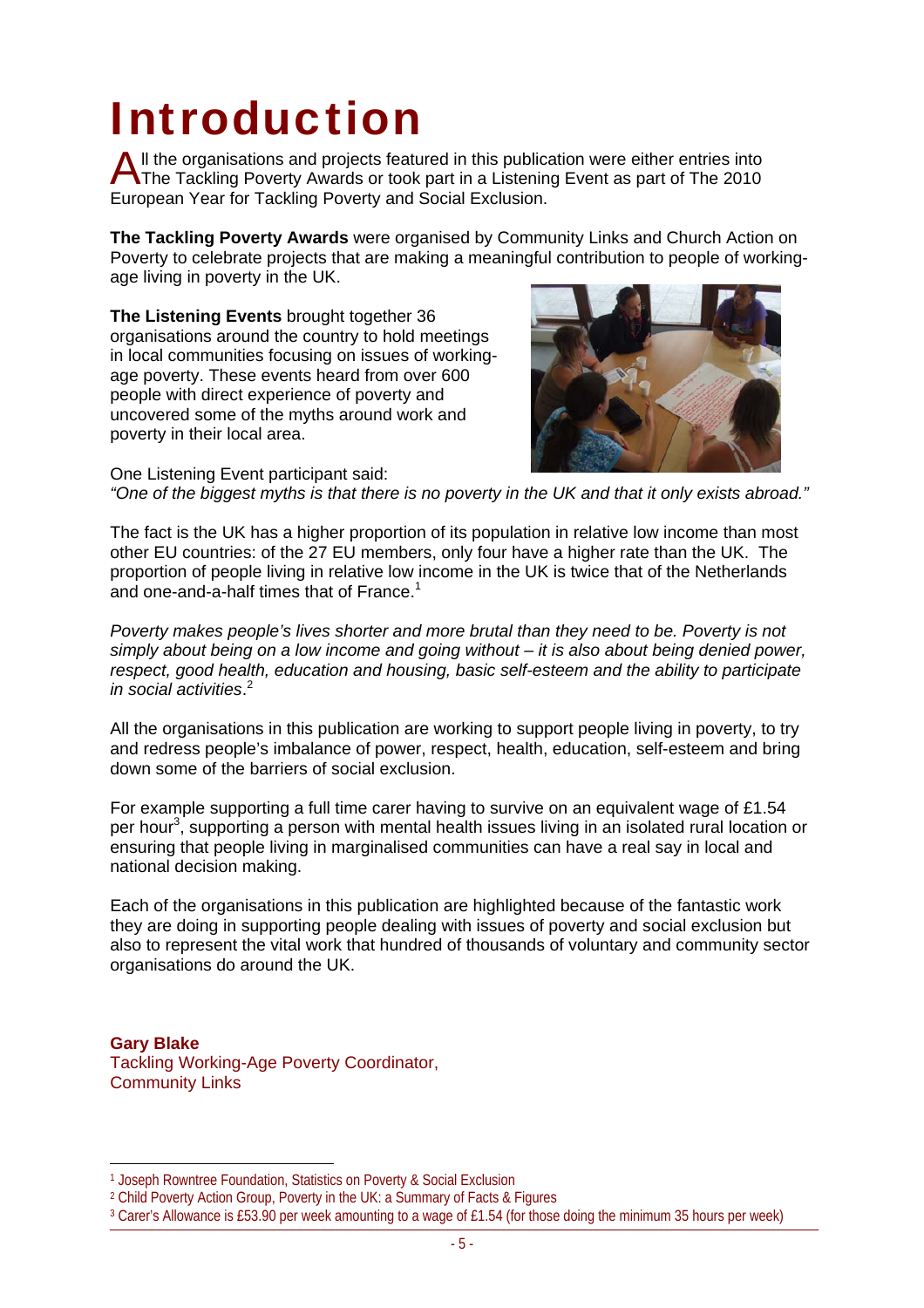# An Equal Voice

### **Communities and Neighbourhoods Building Effectiveness**

CVS has developed an integrated programme, which supports people from deprived areas and marginalised communities to work as equals alongside decision-makers. Communities and Neighbourhoods Building Effectiveness (CANBE) programme uses a blend of community development, training, information-sharing and influencing skills to ensure *"an equal voice for the least heard"* in the London Borough of Ealing.  $\blacksquare$  aling

The CANBE project builds on local community development work over many years, including participatory budgeting pilots and community empowerment networks with people in deprived areas.

### **Sharing Experience**

Some of the most effective anti-poverty work is done by small voluntary groups working with the most disadvantaged people, and run by those with direct experience of poverty. Yet these groups find it hard to share their experience and inform policy development. CANBE was developed to assist voluntary groups working with the most marginalised and deprived communities to understand and shape new policy initiatives alongside local and national decision-makers.

CANBE also works directly with people of working-age poverty providing support for unemployed volunteers and assisting in the setting up of residents' groups to ensure that local people are involved in decisions about regeneration.

### **Working in Partnership**

Partnership work is varied including providing childcare, work with exoffenders, and community development training in deprived neighbourhoods.

A key element is sharing information, for example, a weekly community radio show

provides a platform both for people of working-age poverty and for anti-poverty groups to reach a multicultural and diverse audience across West London. A regular policy newsletter provides relevant jargonfree briefings to community organisations.

CANBE is an extensive and flexible, programme which is developing a strategic approach to reducing poverty. At its core it is giving a stronger voice in decisionmaking to people who are living in poverty and supporting those people who want to make a difference to improve their local neighbourhood.

Whilst individual elements of the approach will be familiar the overall programme, blending a range of initiatives, is what makes it effective. Through strengthening civil society, anti-poverty groups, rooted in local communities CANBE is empowering people experiencing poverty with the skills and confidence to find a voice to tackle their exclusion.



### **Contact**

**Dan Paskins CANBE Manager**  Ealing Community and Voluntary Service Lido Centre, 63 Mattock Lane, Ealing, play<br>video London, W13 9LA t: 020 8280 2287 e: canbe@ealingcvs.org.uk w: www.ealingcvs.org.uk

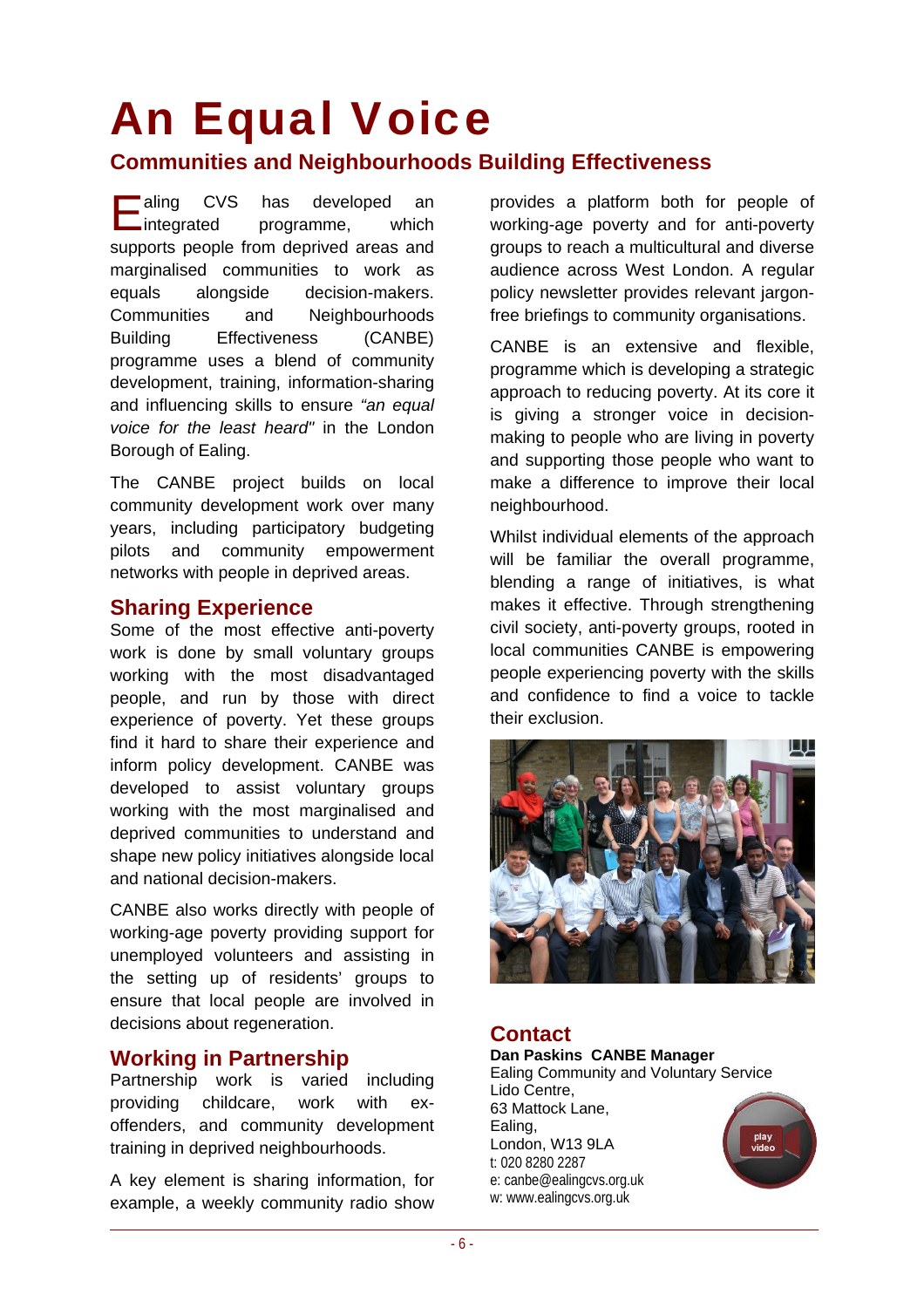### Promoting Participation

### **Sustainable Livelihoods at Swansea's African Community Centre**

he African Community Centre The African Community Centre<br>
promotes the health, wellbeing, and education, of African-Caribbean and African people living in Swansea. The key aim is to promote participation and break down barriers that prevent participation.

Local consultation identified many community members who had the skills and ability to work but were unable to do so. A number of highly-skilled people, having sought refuge in the UK after experiencing persecution or war in their home countries, were prevented from work due to their immigration status or qualifications not being recognised. This resulted in feelings of frustration and low self esteem. Inability to earn a living resulted in many people of working age living in poverty.

### **Sustainable Livelihoods**

The Sustainable Livelihoods Approach (SLA) project is funded by Oxfam Cymru. It enables people facing poverty to evaluate their strengths using well established SLA tools which analyse their situations and living conditions. These tools enable people experiencing workingage poverty to analyse their positive assets which could make their livelihoods sustainable rather than a negative focus on what is lacking.

The project helps participants overcome loneliness, isolation and exclusion from mainstream education and employment. Participants are referred to free training courses, volunteering opportunities and activities organised by other community groups. In addition the African Community Centre has developed weekly support groups, one each for men and women, as it was observed that a gendered approach best met the social and cultural conditions of the African community.

Using SLA tools in a group setting enables members to explore their individual strengths and also have the opportunity to discuss and share experiences, learning from one another in the process.

### **Contributing to the community**

Participants are made aware of the assets they possess and are able to put these skills to good use building a sustainable livelihood. Supporting members of the project to use their skills as volunteers aids community cohesion and helps restore individual self-confidence. Each participant of the project has the opportunity to gain new skills and sharpenup existing skills. This also results in a significant impact on the self-confidence of the participants.





### **Contact**

**Ayo Thompson, SLA Project Coordinator**  African Community Centre 2 Humphrey Street Swansea SA1 6PG

t: 01792470298 e: ayo.thompson@africancommunitycentre.org.uk w: www.africancommunitycentre.org.uk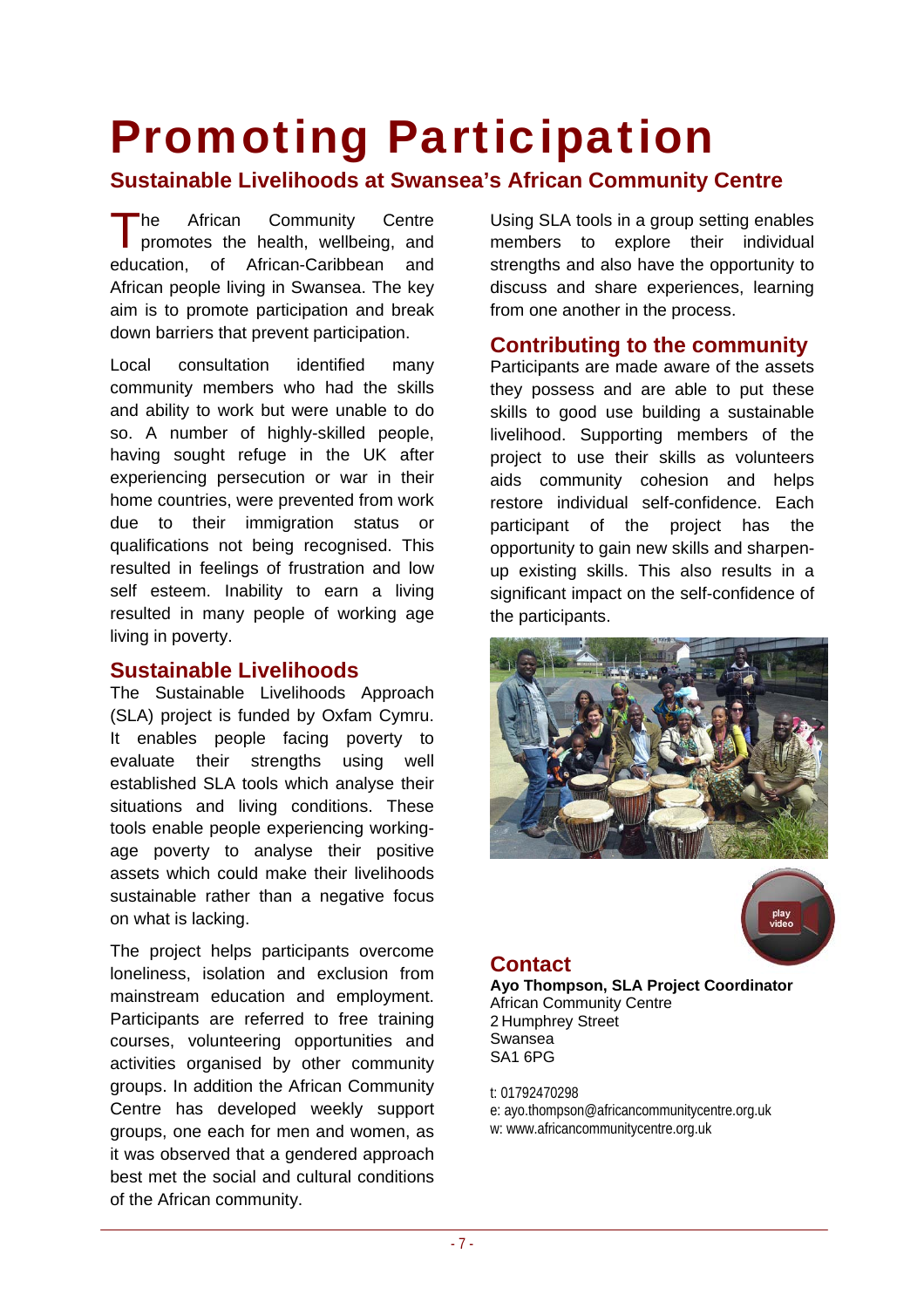## Community Anchor

### **Involving local people in training education and support**

Ove Workshop in the Dulais Valley,<br>
Wales was originally conceived as a Wales was originally conceived as a response to the 1984-85 Coal Miners' Strike, by the women of the mining community reacting to the social and economic conditions of the time. Since its inception Dove Workshop has continued to develop its facilities and support services addressing the changing needs of its local community. It now operates as an independent community education project raising skill levels in the communities it serves.

Whilst services and projects have diversified over the years to meet the changing local needs of this deprived area, core values of equal opportunities, social justice and community self-help have remained constant in this community anchor organisation.

Dove Workshop provides a day nursery, educational guidance, a community garden and a café that serves the learners and attracts people into the centre. Community-based initiatives at the Dove Workshop promote financial inclusion, support budgeting, promote a local credit union and demonstrate, healthy cooking on a budget.

A full-time guidance worker is responsible for delivering a locally-adapted Sure Start project, engaging with young or single parents. Assistance with parenting skills, and a range of employability skills are on offer. Supporting these young parents, who are of working age and living in poverty, into sustainable, well-paid work is a key objective. However advice on childcare grants and benefits; as well as information on what other support may be available is also part of tackling poverty in a community which has had limited employment opportunities for over 25 years.

#### **Formal and informal learning**

Through partnerships with local education and training providers, Dove Workshop offers formal and informal learning. Whilst many people enjoy attending informal courses or training sessions for others a more structured course with accreditation from Entry Level to Level 4 is more appropriate.



Dove Workshop has a flexible approach. Several engagement and community involvement methods allow centre users to participate in a range of ways according to their needs. These opportunities range from taking lunch in the café, or buying fresh vegetables from the community garden; to attending a guidance meeting or educational opportunity, participating in a curriculum planning group, volunteering in the centre or even being a trustee of Dove Workshop. Yet each initiative deliberately seeks to involve local people and supports them to take action on issues that matter to them, on their own terms.

### **Contact**

**Julie Bibby & Lesley Smith Joint Coordinators**  Dove Workshop Banwen Community Centre Roman Road Banwen, Neath SA10 9LW t: 01639 700024 e: doveworkshop@btconnect.com w: www.doveworkshop.org

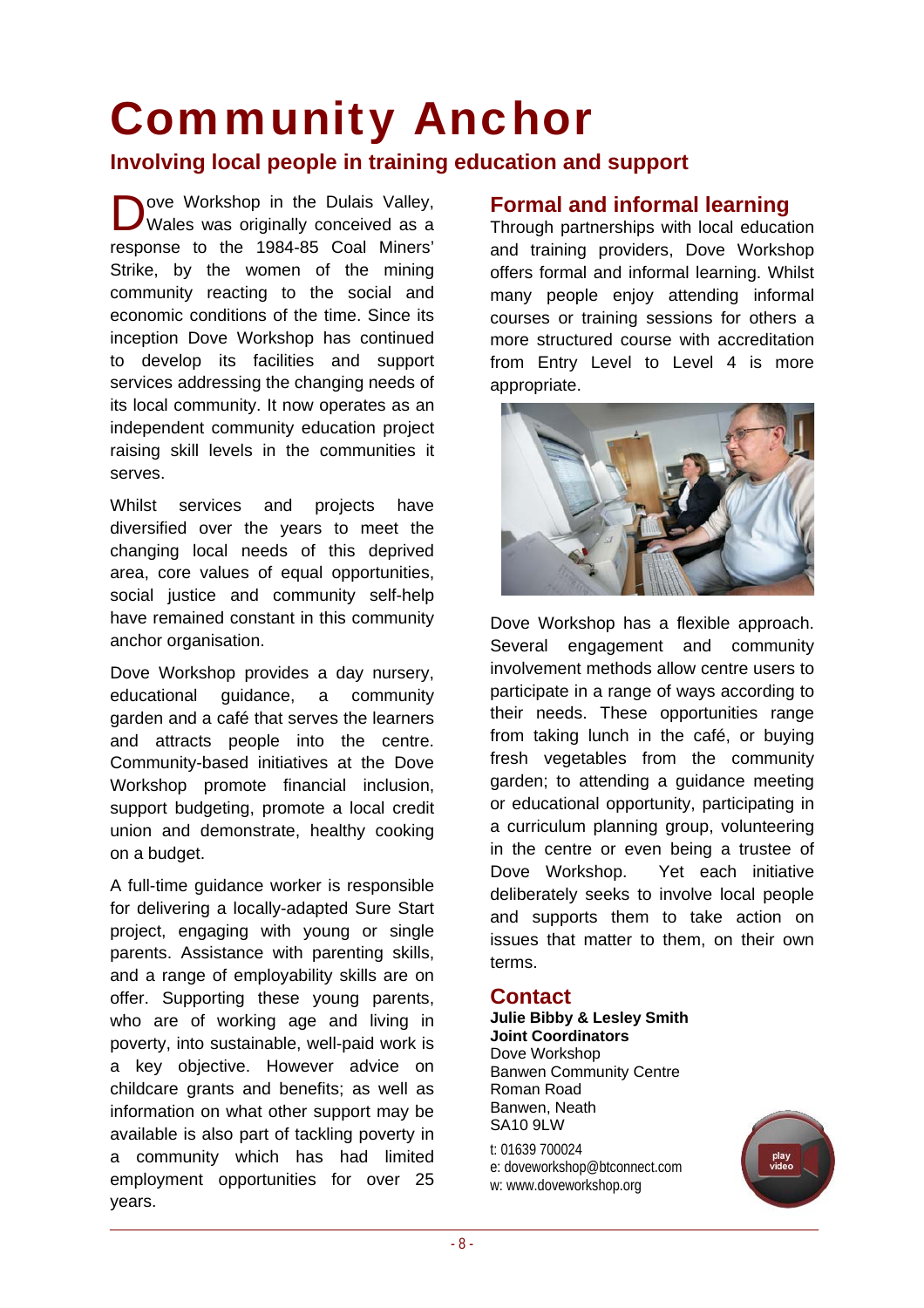### Helping vulnerable debtors

### **Supporting people through the legal system**

Zacchaeus 2000 Trust, (Z2K), is an<br>Zorganisation with an uncompromising organisation with an uncompromising attitude. It was started in the early 1990s by a group of concerned Christians who refused to pay the poll tax on the grounds it was unjust. Volunteers set out to provide support to poll tax defaulters.

Now Z2K has grown into a registered charity with four full-time staff and 32 trained volunteers supporting vulnerable debtors and those in extreme poverty to engage with the justice system. It has an innovative two-tier approach; both supporting individual cases and training volunteers to help debtors in court.

#### **Building close relationships**

Clients are referred to Z2K from local community groups, MPs, GPs and NHS health centres. A key element is building personal relationships with clients based on mutual trust and understanding.



By taking the time to listen and hear peoples' stories 'in the round' rather than dealing with a single aspect of a complex issue Z2K is also helping clients overcome depression and low self esteem, which prevent them taking action for themselves. By providing thorough support for those with complex and interrelated needs Z2K helps find a resolution which avoids clients needing continual engagement with advice agencies.

### **McKenzie Friends**

Z2K is the only organisation in the UK that trains volunteers to act as "McKenzie Friends" in the Magistrates' and County Courts. These are court-recognised form of non-legal support for someone who is unrepresented by a qualified lawyer in court. Volunteers offer personal support through the trauma of litigation

For example one woman, who had been raped and tortured in Uganda, was being settled into the UK by a refugee centre. They gave her an old TV without explaining to her the UK TV licensing laws. Traumatised by her previous experience with the Ugandan authorities and not understanding British court proceedings, she was terrified when she received a summons.

Z2K persuaded TV Licensing to drop the case, preventing the situation from worsening and giving her confidence in the UK justice system.

### **Contact**

**Lilian Lee Administrator**  The Zacchaeus 2000 Trust 34 Grosvenor Gardens, London SW1W 0DH t: 020 7259 0801 e: admin@z2k.org w: www.z2k.org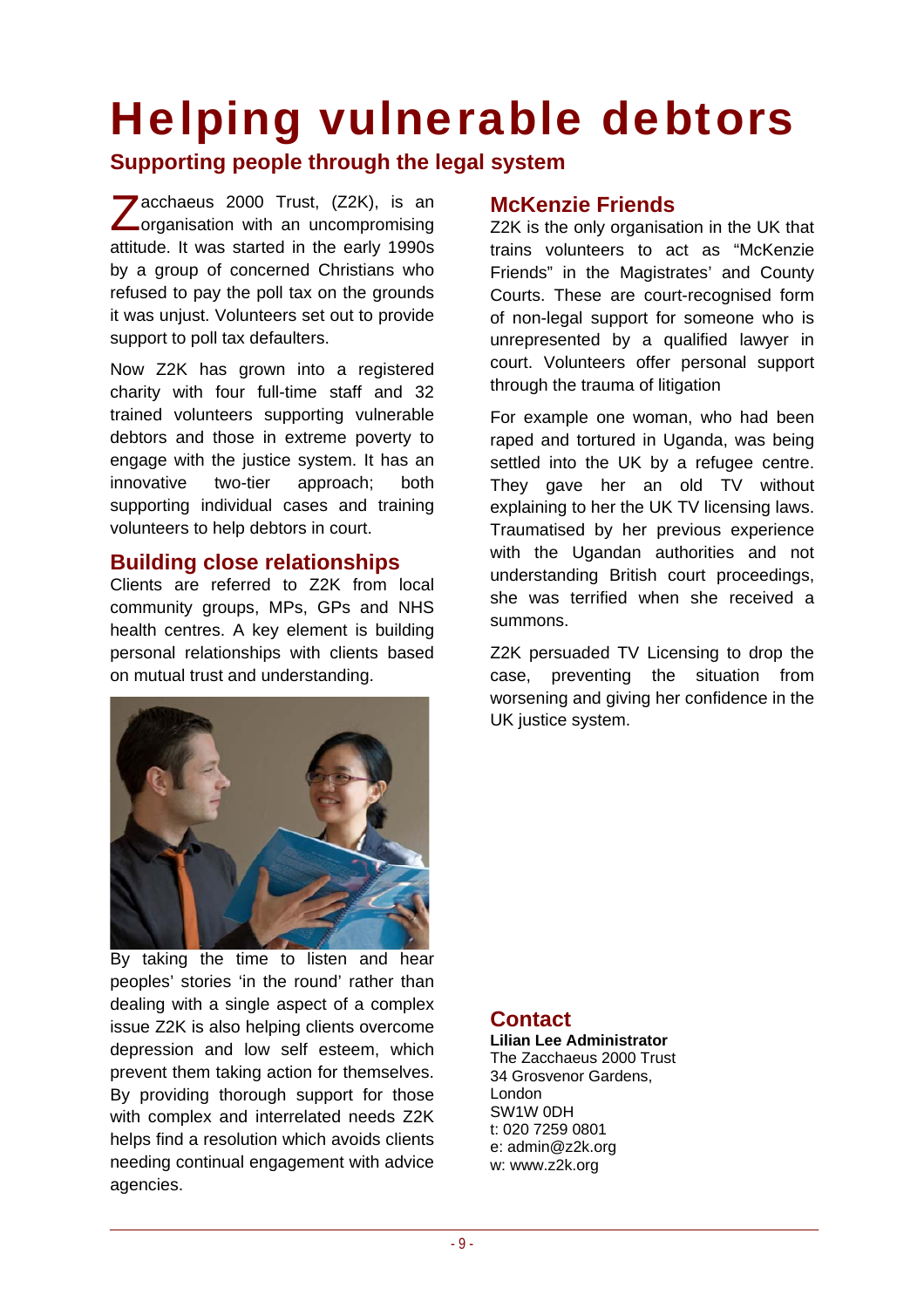### Caring for carers

### **Recognising the contribution of unpaid family carers**

**ADD** arers Advice and Resource Carers Advice and Resource<br>
CEstablishment, Sandwell (CARES) supports unpaid family carers and the people they look after throughout the borough of Sandwell in the West Midlands.

CARES was originally established by a group of unpaid family carers who were familiar with the needs of carers and set up an organisation to work together in meeting those needs. It remains a carer led organisation where the needs of carers come first.

CARES offers information, advice, advocacy and both social and emotional support to carers. Support is available to carers both in times of crisis and when just a listening ear is needed and earlier action can prevent a more serious situation developing.

#### **Complex benefits system**

One significant part of the work of CARES is to assist carers navigate the complexities of the benefits system and also the health and social care processes.

Many carers become benefit dependant as their caring responsibility makes regular employment difficult if not impossible. In the last year CARES Information Service helped over 1,400 carers and increased their disposable incomes by £609,510. The individual benefit of this increased income improved health and wellbeing, gave carers more choice, and reduced debt and poverty. Carers with a heavy caring responsibility (over 35 hours per week) may be in receipt of the means tested Carers Allowance, the lowest income replacement benefit available.

Whilst the income may be limited the contribution made by carers is enormous. If unpaid family care was not provided it is estimated that health and social care

budgets would need to increase by £57billion pounds a year in care costs - in Sandwell alone, this equates to over £513million a year.

The support offered by CARES helps prevent the breakdown of caring relationships and the resulting costs of residential or nursing care.

#### **Supporting Carers**

CARES offers both practical help and emotional support to unpaid carers in Sandwell including one-to-one support and a telephone helpline service help with referral to other services, form-filling and advocacy at meetings. CARES works to give carers a voice in service review and development through it's consultation work.

Often carers approach CARES because they *"can't see a way out"*. Many carers suffer social and emotional isolation as a result of their caring responsibilities, feelings which may be compounded by economic pressure.

Through encouraging carers to undertake basic education and develop lifelong learning interests CARES can provide a connection to the outside world. This helps carers become more self-confident and enable them to interact within the local community, and potentially return to the world of work.

#### **Contact**

**Geoff Foster, Chief Executive Officer**  Carers Advice and Resource Establishment, Sandwell Edward Cheshire House 2 Bearwood Road **Smethwick** West Midlands BH66 4HH play<br>video t: 0121 558 7003 e: cares.sandwell@btinternet.com w: www.carers.org/sandwell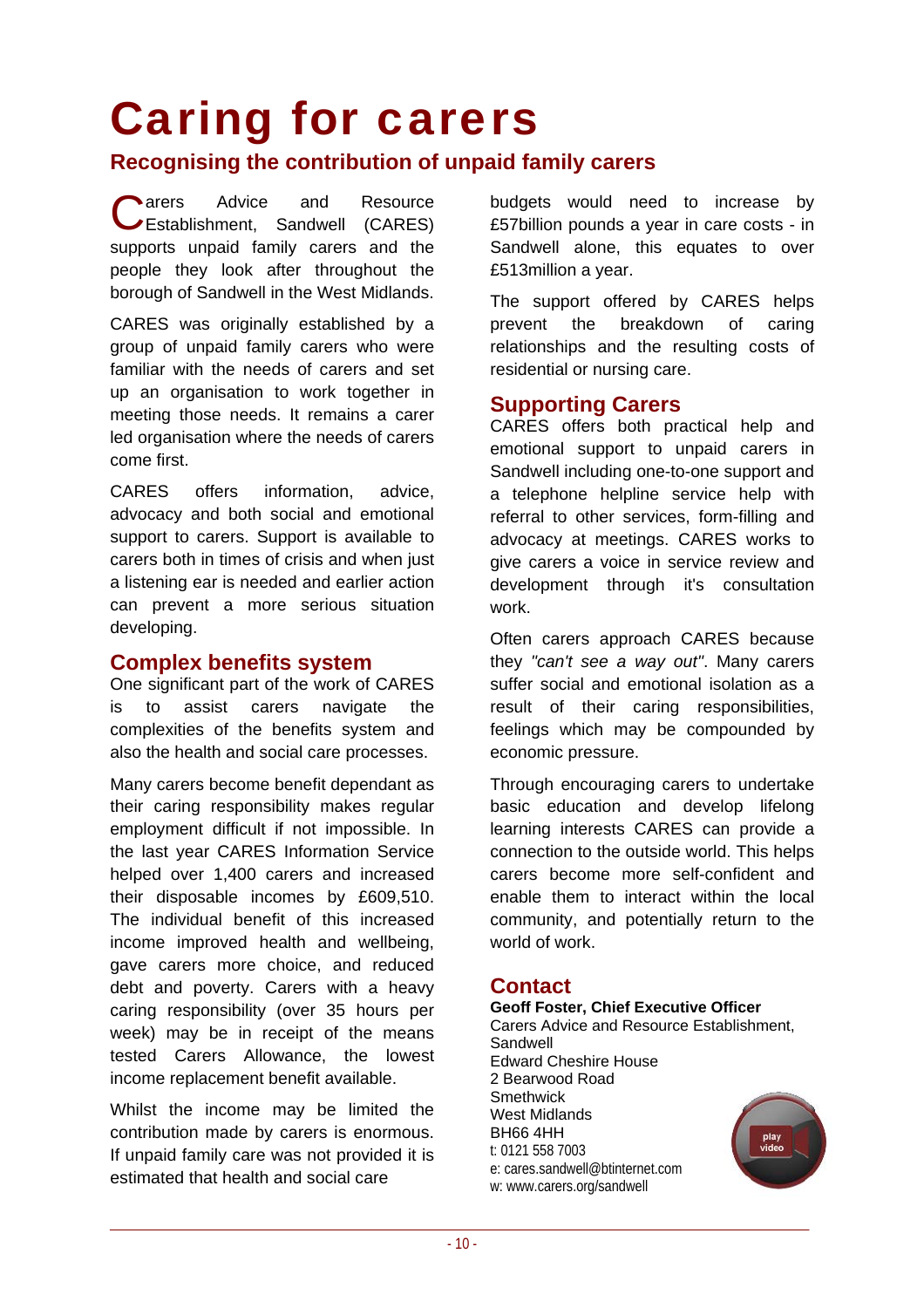### Oasis Cardiff

### **Supporting new arrivals to support themselves**

**O** asis Cardiff is an organisation helping<br>asylum seekers, refugees and recent asylum seekers, refugees and recent arrivals to integrate into their local community. Oasis is run mainly as a drop in centre providing a safe place for people to seek support and to voice their concerns and establish shared solutions.

In response to an increase in the numbers of people needing assistance Oxfam GB funded a support group; it was felt there was a need for a place to be open in the day time for people to come and develop new projects which support asylum seekers in their transition to achieve refugee status.

### **Sharing Food**

Sharing food in the community kitchen provides the core of Oasis activities. The project runs a food co-op with a weekly box of seasonal fruit and vegetables available at a reasonable rate. Weekly cookery sessions, including women only sessions, demonstrate how to use the fresh ingredients to produce nutritious and affordable meals from all over the world. After the cookery sessions participants are invited to stay and share the food they have made. A new venture – a gardening project will also help those considering growing their own food.

### **Practical support**

A wide range of practical support will enable participants to learn everyday tasks such as how to register with a doctor and make an appointment, help with form fillingas well as classes in English for new arrivals.

A Cycle Safe bicycle workshop also helps people repair and refurbish cycles which provide a cheap method of transport.

It's not all practical and serious work there is also an opportunity to be creative. Craft sessions and singing workshop are great fun.

### **Contributing to the community**

People who attend Oasis are from many different nations, they learn to work together and provide positive support. Many of those who have lived in the community for a little longer are well placed to offer support to those more recently arrived. Oasis also provides a base for participants who are encouraged to get involved in wider community activities beyond Oasis and their participants.



### **Contact**

**Reynette Roberts**  Oasis Cardiff The YMCA, The Walk, Cardiff, CF24 5AG

e: reynette@oasiscardiff.org w: www.oasiscardiff.org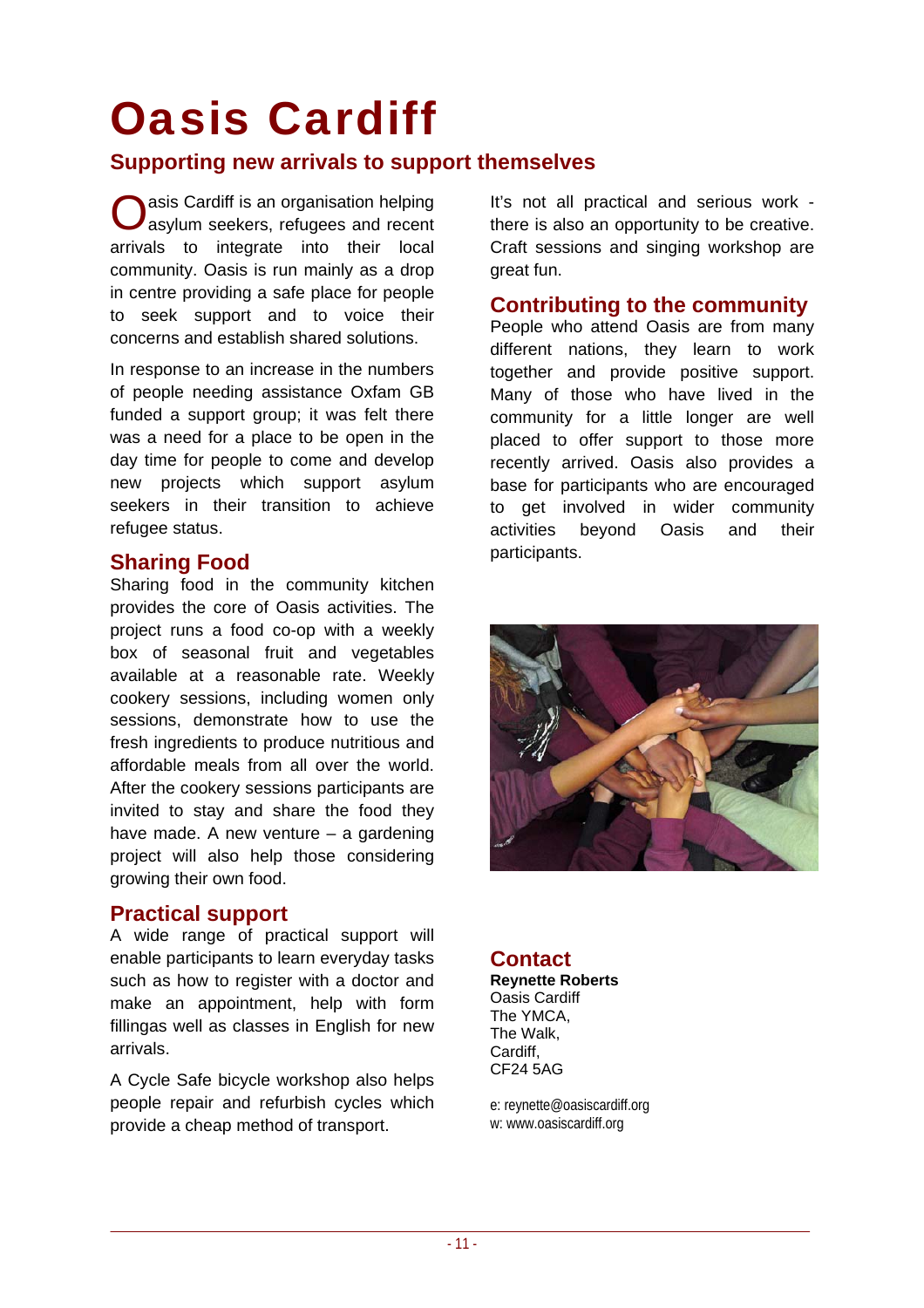### Gamesley Crosslinks

**Promoting positive images of an isolated estate** 

amesley is an estate on the edge of Gamesley is an estate on the edge of<br>Glossop, a Derbyshire town close to Greater Manchester. It has been identified as one of the most deprived areas of the UK, with high rates of unemployment, poor health and a reduced life expectancy. This negative perception of the area was revealed in a survey of employers. Local residents were not offered work because they were felt to be low skilled and not interested in training or learning new skills.

As a result Adult Community Education was established in the area. Providing a local base addressed some of the barriers to training such as cost, childcare and transport.

### **Training programme**

Adult Community Education delivers courses in confidence-building, childcare, cooking on a budget, construction and employment skills. Co-locating services in the Gamesley Early Excellence Centre enables participants to simply access other help including Welfare Rights and Citizens Advice Bureau.

Beyond formal services partnership work including Crosslinks have provided volunteers with the opportunity to improve the environment and supported practical gardening and DIY help at low cost for local people. The project works in partnership with housing to target the most vulnerable families including lone parents and elderly residents. A community garden scheme recently transformed several gardens into useable areas. This involved people gaining skills in planting, paving and preparing raised beds which were then put to practical use.

The diverse programme means the project has made a real difference to the lives of a large number of local people; 10% of the community have engaged in formal training and more recently large scale

community events have had 80% involvement.

#### **Contributing to the community**

Crosslinks is a partnership between Adult Community Education and Gamesley Church.| It has developed a strong volunteering ethos and a feeling that the community care for and support one another. As part of the Active Listening Campaign Crosslinks has given the local community the opportunity to discuss benefit reforms. Over 30 local residents have attended discussion groups and workshops to consider reforms which will directly affect their lives. Crosslinks have provided the opportunity for them to voice their opinions and have them listened to on a national level.

Improvements in community life have been reported; information from Police, Fire Service, Jobcentreplus and the Housing department indicates that community cohesion is greater. Improved facilities for all Gamesley residents have made people feel more confident and less isolated.

More importantly the wide programme of training and community development has gone a lot way towards promoting a positive image of Gamesley and tackled negative stereotypes of the estate and the people who live there

### **Contact**

#### **Pat Javanaud, Programme Manager**  Derbyshire County Council Adult Community

Education - Crosslinks c/o Gamesley Early Excellence Centre Winster Mews Gamesley, Glossop SK13 0LU

t: 01457 858035 e:pat.javanaud@derbyshire.gov.uk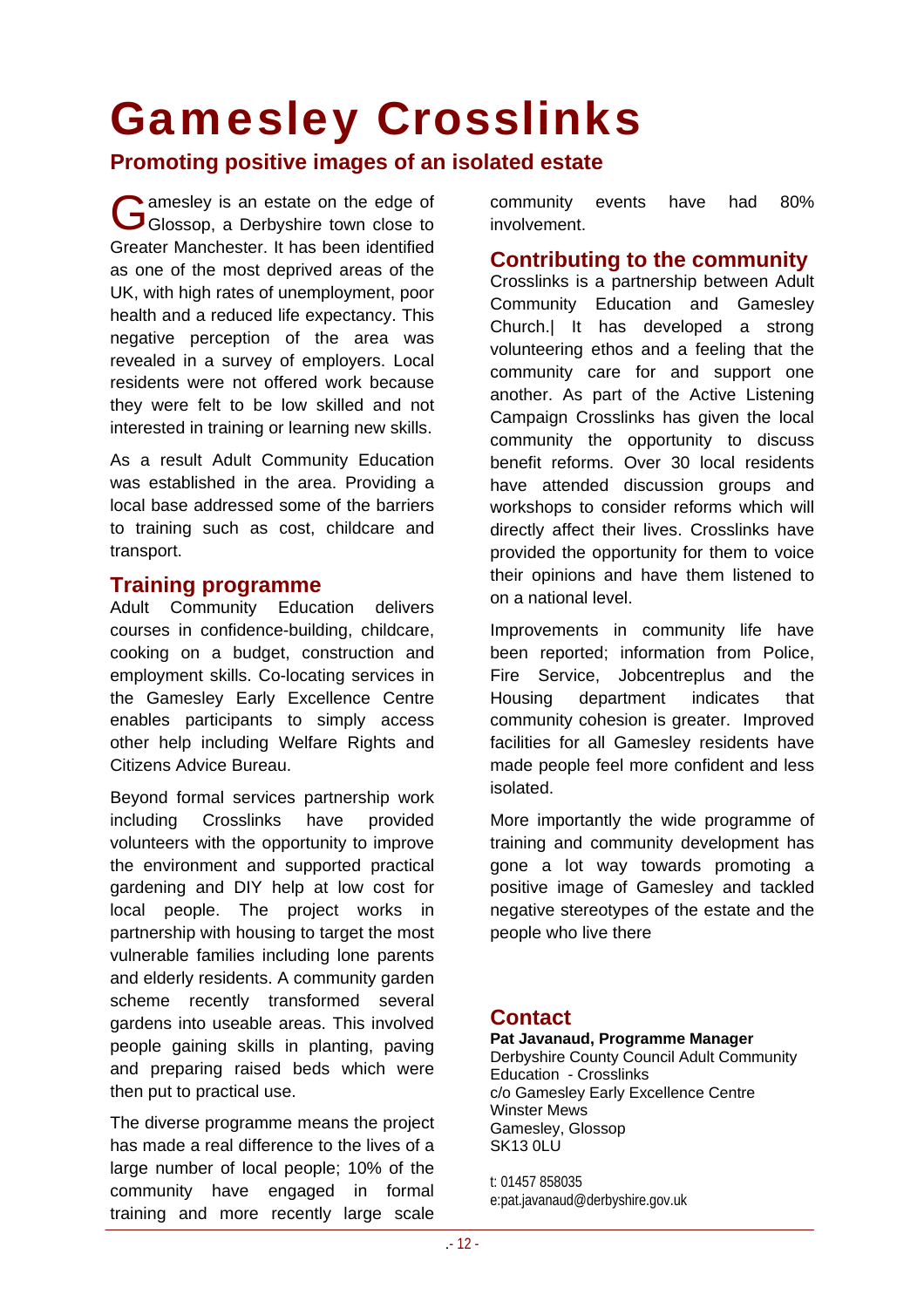### Unite and Campaign

**The United Migrant Workers Education Project** 

The United Migrant Workers Education<br>Project, UMWEP is a campaigning Project, UMWEP is a campaigning group which evolved from a number of low-paid, mainly migrant workers with English as a second language. Unite, the Union took the lead in co-ordinating the small organisations including the Justice for Cleaners Campaign, Justice for Domestic Workers group and the Chinese Migrant Network after meeting several small groups at community festivals.

It was found that some employers took advantage of the migrant workers' lack of understanding to exploit them. Providing support of a Trade Union and delivering English language, ICT and numeracy classes has helped members to learn about their rights as workers.

### **Gaining New Skills**

Through education members have learned new skills. Classes in ICT not only increase employability but also enable participants to use e-mail to communicate with distant family back home.

Gaining these new skills has also helped in communicating and strengthening their communities in the UK. Project members act as translators; bringing communities together, gaining trust and opening doors.

### **Community ambassadors**

Through "Skills for Life" courses workers better understand UK law and have participated in campaigns to improve their terms and conditions at work. Several project members act as community ambassadors, working with external agencies to organise and campaign for improvements in conditions for fellow community members.

The UMWEP group has developed a support network. The education of those engaged has provided a benefit to a wider community as members can now pass-on guidance on education, Health and Safety, Welfare and Immigration Advice.

UMWEP has achieved a measure of success in a short period and members testify that individual lives have been transformed with better wages and improved terms and conditions at work.

Individuals report feeling empowered one participant, Tuti H Muslih, said:

 *'I still remember my first day, I was the only Indonesian, but I learnt so much. I've encouraged my Indonesian friends to join Unite and study. We felt fortunate that Unite has given us the opportunity to learn, improve and develop our skills.'* 



### **Contact**

**Steve Rowlatt, Senior Learning Organiser** United Migrant Workers Education Project 128 Theobalds Road Holborn, London, WC1X 8TN

t: 020 8280 2287 e: Steve.Rowlatt@unitetheunion.org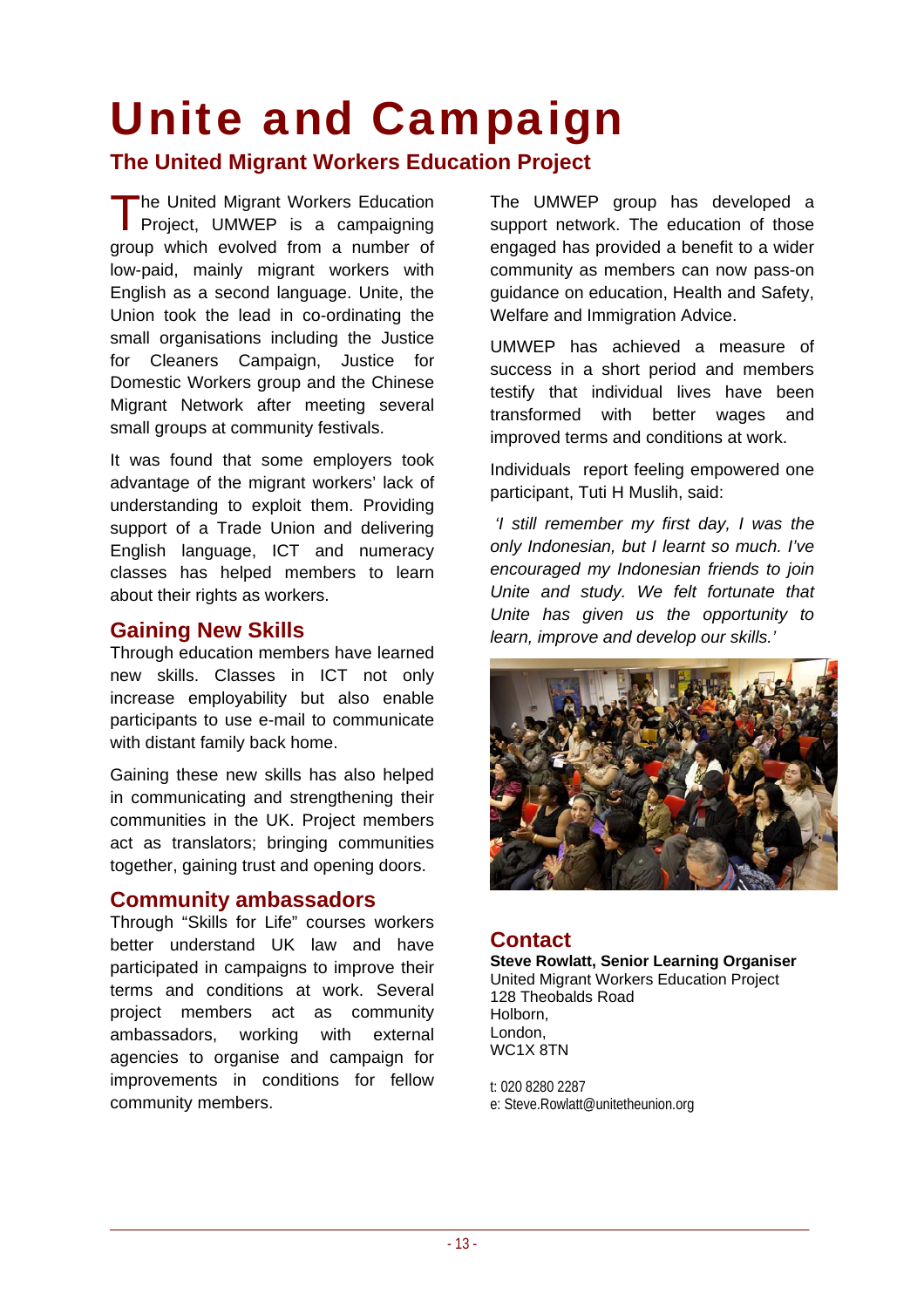### Empowering Communities

### **Northern Ireland Anti-Poverty Network**

he Northern Ireland Anti-Poverty The Northern Ireland Anti-Poverty<br>Network provides a co-ordinated community voice influencing government policies which impact on poverty. Through lobbying for anti-poverty measures at local, national and European levels NIAPN aim for a *'poverty free society'.* Their mission *is 'to end poverty by empowering communities and influencing government through research, education and campaigning.'* NIAPN acts as an umbrella organisation for the voluntary and community sectors in Northern Ireland and investigates and publicises the extent, causes and effects of poverty in Northern Ireland.

Ensuring the participation of people experiencing poverty is the key foundation on which all NIAPN projects are based. This bottom-up approach enables people living with poverty to influence, directly the work of the Network. Participative research, poverty awareness training and campaigning are all conducted around the issues that matter most to the members. Current campaigns include access to benefits, tackling debt and securing public utilities. By tackling media distortions NIAPN works to ensure public perceptions are genuinely based on the lived experience of people experiencing poverty.

The Network works with the most disadvantaged people in Northern Irelands' using community education approaches. They support people experiencing poverty to engage with decision makers on their priority issues.

### **Legacy of Conflict**

As a region emerging from the conflict NIAPN is acutely aware of corrosive effect that growing up in chronic poverty can have. This takes on added significance in a society emerging from conflict. The interaction of poverty with the legacy of the conflict means that people in Northern Ireland live in segregated areas often with higher levels of disability and chronic physical and mental ill-health, resulting in high levels of worklessness and intergenerational poverty. And all of this in the context of a society where it is more acceptable to use violence, including violence for political ends, than elsewhere.

For sustainable solutions to be effective it is vital to consider the views of people in Northern Ireland who are experiencing poverty at a time of escalating violence.

# **Working for a Poverty Free Society**

### **Contact**

**Fiona McCausland, Development Co-ordinator**  The Northern Ireland Anti-Poverty Network Merrion Business Centre 58 Howard Street Belfast BT1 6PJ

t: 028 9024 4525 e: fionam@niapn.org w: www.niapn.org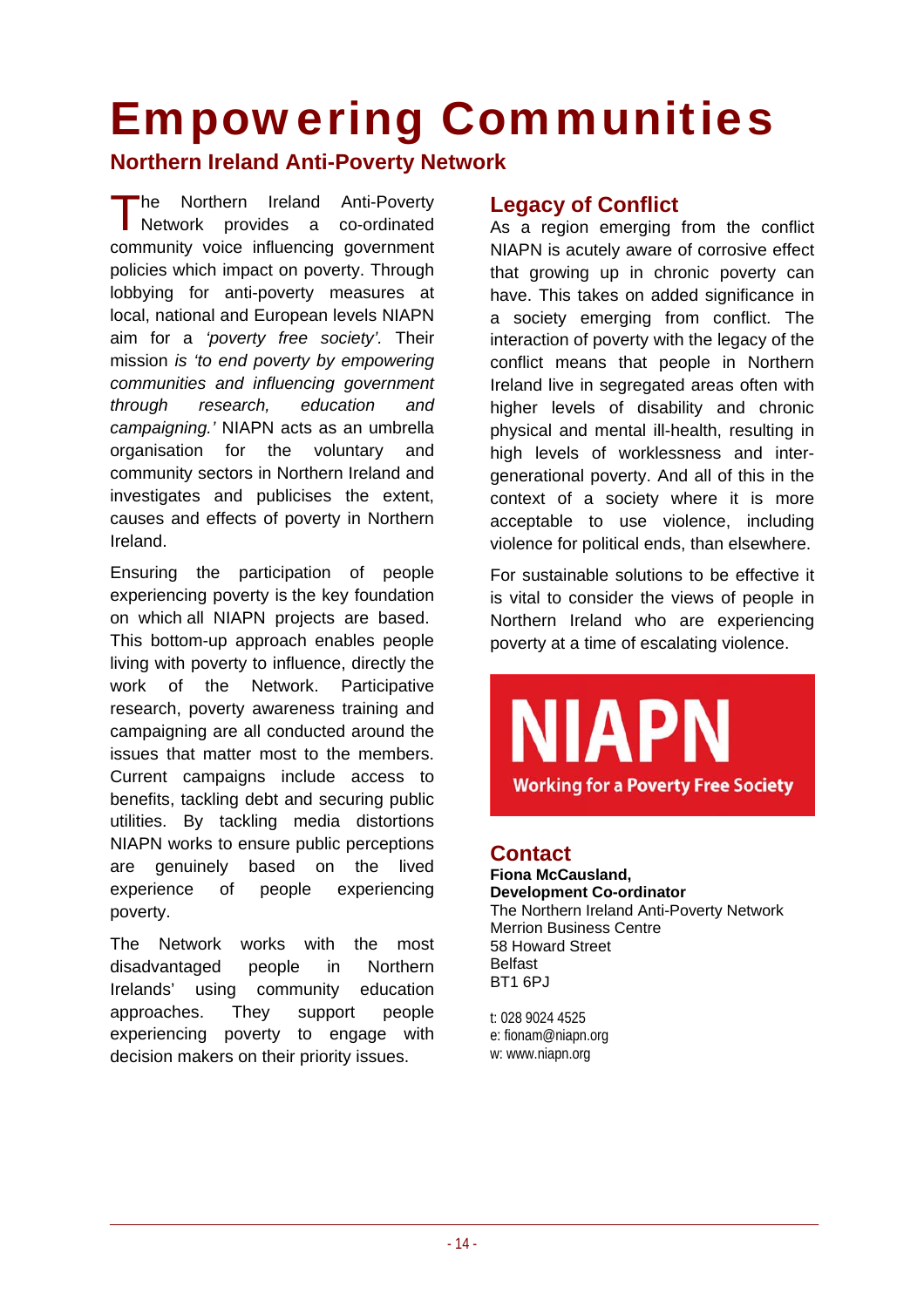### Returning to work

### **St Wilfrid's Centre supporting homeless and vulnerable adults**

St Wilfrid's is a day centre in Sheffield<br>Stor homeless, vulnerable and socially  $\bigcup$  for homeless, vulnerable and socially excluded adults. They provide welfare facilities, an all-day café, a hot lunchtime meal every day, shower facilities and a clothing store. The Centre works with people aged between 18-65 helping to increase their confidence and self esteem by providing regular programme of activities and real time work experience.

Formed over 20 years ago the Centre has provided support to hundreds of vulnerable people. Once a person's basic welfare needs are met they are encouraged to establish a daily routine.

#### **Personal development**

The St. Wilfrid's Personal Development Programme consists of a range of regular activities; including classes in numeracy, cooking, literacy, pottery, arts and crafts and computer literacy.

Many people who attend have mental health difficulties and have suffered from depression and anxiety for years. Those who find it difficult to cope with normal daily routines find some pattern to their lives invaluable. Providing meaningful work and an opportunity to adopt a routine help clients become more able to fit into a working environment. Some clients have never worked or haven't for a very long time, enabling them to learn useful skills may help get them back into the world of work.

Alongside the education classes work on the allotment is also on offer - growing fresh fruit and vegetables which are used in the café.

#### **The value of relationships**

The staff team build up a relationship of trust with clients, suggesting the type of activities which are available, and encouraging them to have to try these out. Many clients have begun an activity very hesitantly but with the patience and calm techniques of staff and volunteers confidence increases and they begin to relax and enjoy their activities.

For those able to progress a skills workshop provides clients with workplace skills, the aim is to leave everyone with a sense of achievement. Clients are also encouraged to help with wider community projects in the city.

St Wilfrid's in partnership with other agencies are able to provide work experience opportunities outside of the Centre for clients who are ready to try something a little more challenging.

Benefits to clients are numerous. Some people, who when they first attended would barely raise their heads, have been transformed into sociable individuals who are able to offer support to others within the Centre. As well as individual progress there is an additional benefit to the wider community. Many of the people who attend have had issues with anti-social behaviour and previous drug or alcohol problems. Providing meaningful work and activities has enabled them to make a positive contribution to their community.

#### **Contact Kevin P Bradley Director**

St Wilfrid's Centre 524 Queens Road, Sheffield, S2 4DT

t: 01142555720 e: stwilfs@btconnect.com w: www.stwilfridscentre.org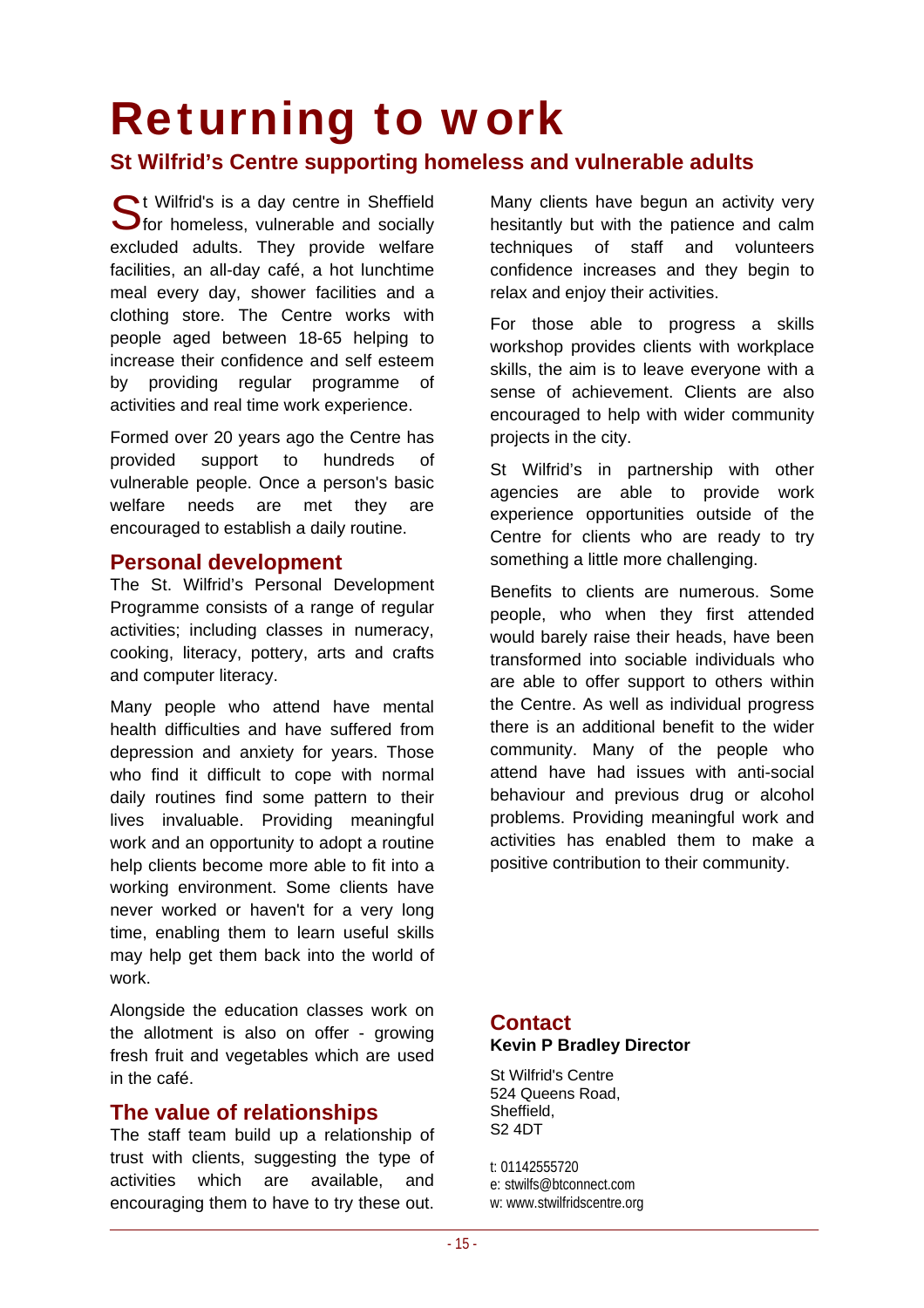### Supporting self-help

### **Tackling rural deprivation and social isolation**

he High Peak CVS Small Groups The High Peak CVS Small Groups<br>Project supports a diverse network of informal and otherwise unsustainable groups scattered through the villages and towns in the rural northern Peak District People who experience a problem are best placed to resolve it, and peer support is invaluable to those facing difficult issues. Many small community and voluntary groups in the High Peak - in particular those from disadvantaged, marginalised or rural communities - have been established as people experiencing problems have come together with others similarly affected to combat isolation.

### **Supporting local initiatives**

Unlike urban areas, rural areas have seen little development of infrastructure for the voluntary and community sector. The small groups project, by providing practical support, has sustained local groups and helped them develop their own initiatives. For example a family with a member who has a disabling health condition may be the only family in a village trying to give their child the best opportunities and will not be in touch with others in similar circumstances. By setting up a support group with a wider geographical reach than in an urban area such families are given the possibilities of meeting together for positive action, peer support and information sharing.

Issues such as funding for start up costs, lack of transport and putting the group on a more formal and sustainable foundation can be tackled, as well as enabling the group to access information and support services available. A network and forum for groups to exchange ideas has been a way of groups learning from each other's successes and assisted groups to become sustainable and self-governing.

### **Enhancing Wellbeing**

Groups who focus on health, disability or issues facing older people are the majority of those supported by the project, support that in an urban area might be part of statutory agencies or a larger charity's remit. Members of these groups very often experience difficulties because of lack of flexibility in employment practices, and resulting lack of confidence in their own abilities - being part of a group can help overcome these challenges.

For example a creative writing group formed to address mental health issues very successfully put on a play as part of the Buxton Festival. In Glossop a mental health project has set up a small pottery and aims to produce ceramics for sale which have been produced as part of the therapeutic work of the project.

Although not set up to target working-age poverty directly many of the groups consist of people coping with difficulties gaining and sustaining employment. Surveys show positive benefits to members and their groups and many new groups are seeking support. It is clear that the small groups project has enabled people to take more control of their life and benefited individuals, families and whole communities.

### **Contact**

**Liz Fletcher**  High Peak CVS 1a Bingswood Trading Estate Whaley Bridge High Peak SK23 7LY

t: 01663 735350 e: lizsgp@highpeakcvs.org.uk w: www.highpeakcvs.org.uk

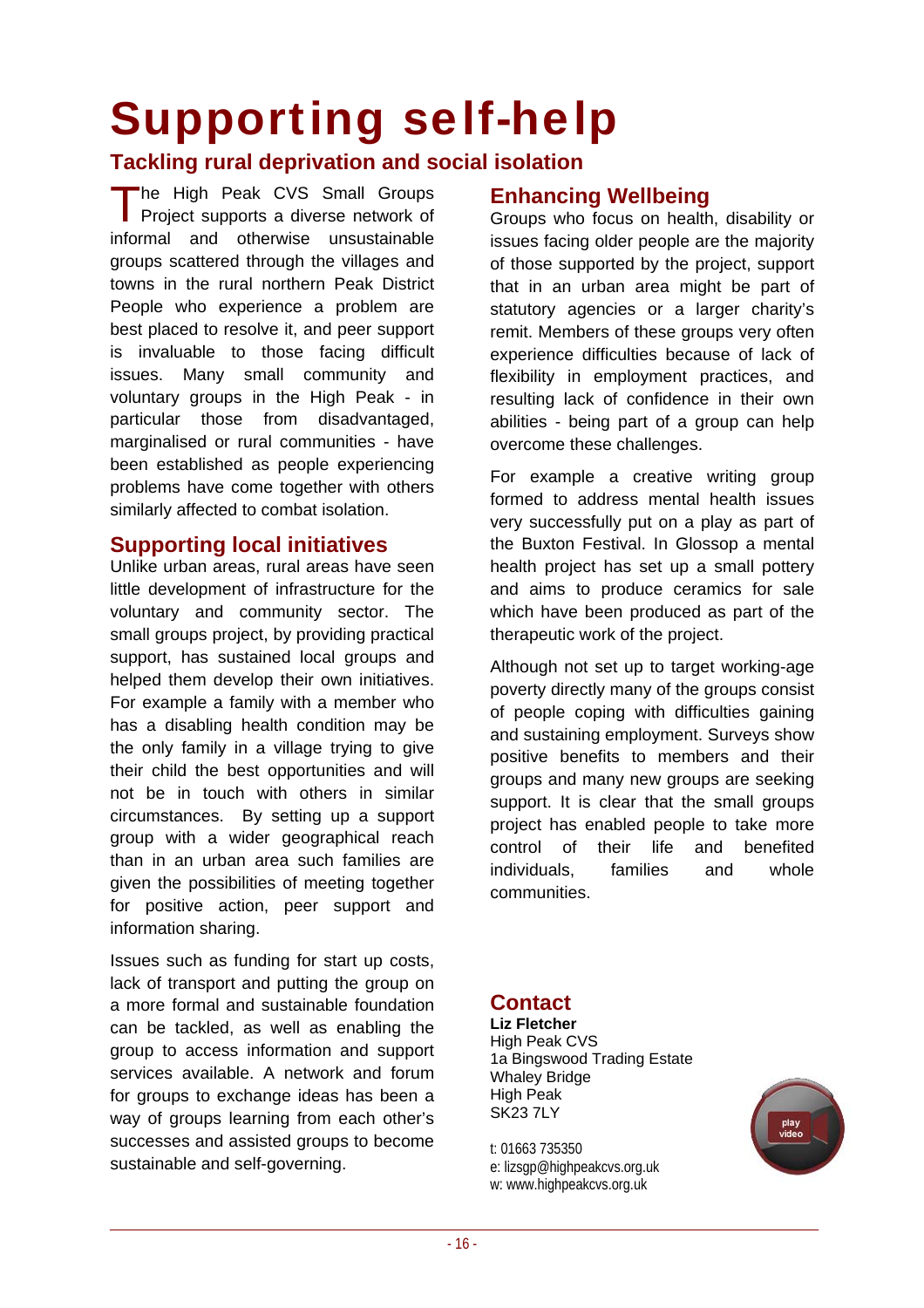### Welfare Rights Advice

### **Derbyshire Unemployed Workers' Centres**

he Derbyshire Unemployed Workers' were established in Chesterfield during the early 1980s. This was part of a TUC initiative to support people in an area of high unemployment as traditional industries declined. With the loss of the coal mining industry by the end of that decade demand for support increased and their reach spread to areas across north Derbyshire. As recession bites the need for their work is again on the increase in communities facing high levels of unemployment and deprivation. Centres

### **Face to face support**

DUWC offers free and independent, openaccess welfare rights advice, supporting people with supporting people with benefits and tax-credits issues. A form-filling service assists claimants to cope with complex official documentation. If someone needs assistance dealing with an issue DUWC staff will contact relevant agencies and local authorities on their behalf, and will offer representation at appeal if a decision needs to be challenged.

Advice sessions are run at several community locations across the area and these opportunities are used to ensure people are made aware of other services and support available to them or their families – and to ensure claimants are taking–up everything to which they are entitled.

#### **Income Maximisation**

Ensuring that people are collecting everything to which they are entitled makes a significant difference to individual lives. People report improved mental and physical health as a result of receiving money advice and resolving difficult issues.

Additionally this has an impact on the local economy. Through its Income Maximisation Strategy DUWC has put several hundred thousand pounds into the local economy, money which will be spent locally protecting jobs and services.

#### **Community campaigns**

In addition to the practical support DUWC engages local people in campaigning for the rights of those who are unemployed, on a low income or sick, injured or disabled by their work. Understanding the experiences of those who attend the advice sessions has been the catalyst for campaigns to improve the welfare service which arise from directly from people experiencing working age poverty



### **Contact**

**Colin Hampton**  Derbyshire Unemployed Workers' Centres 70 Saltergate **Chesterfield** S40 1JR

t: 01246 231441 e: colin.hampton@duwc.org.uk w: www.duwc.org.uk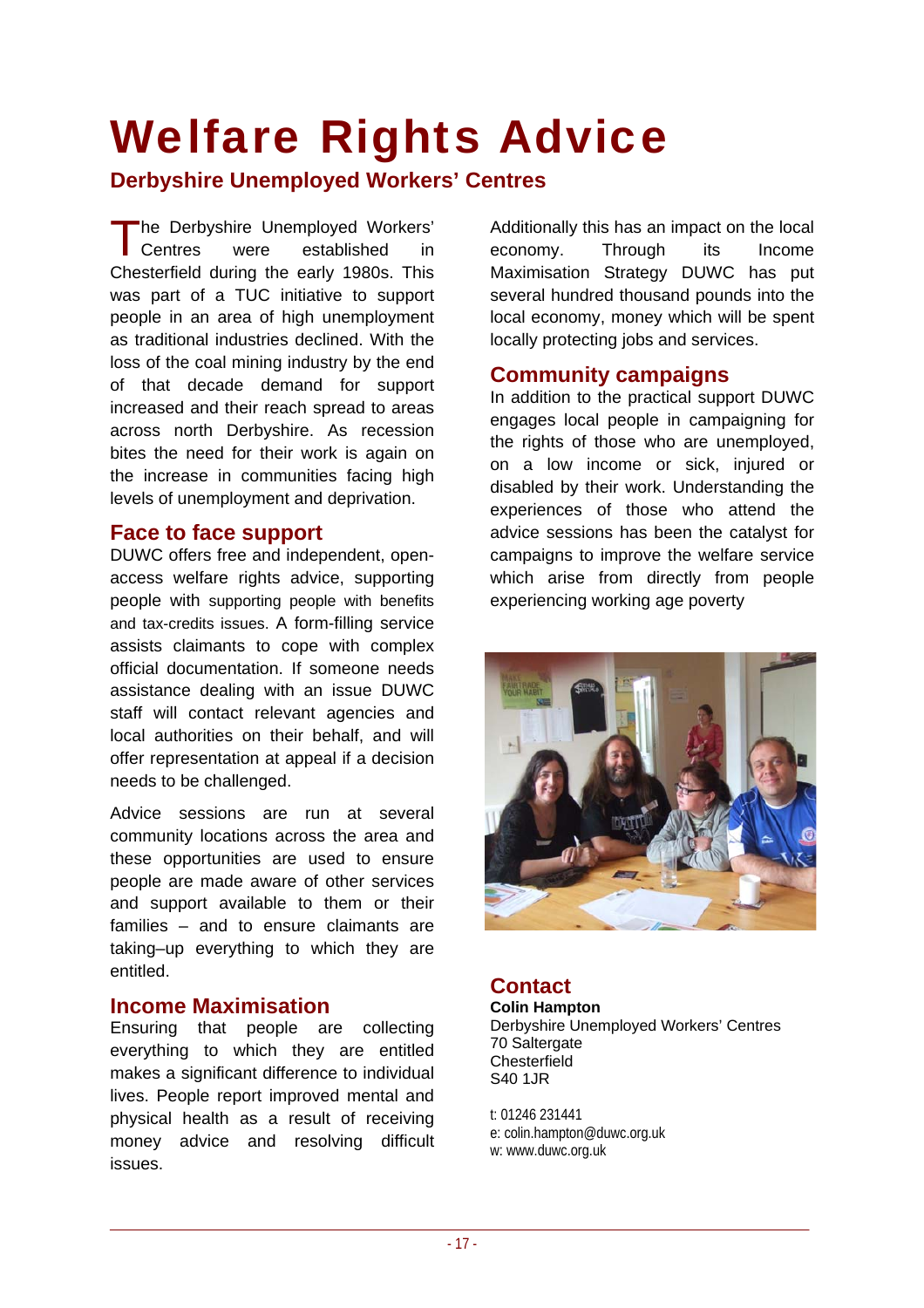# Duffryn Community Link

### **Supporting the most vulnerable families**

Community Link is a community organisation which runs many interconnected programmes of community development work in Newport, South Wales. One project focussed on the families of the most acutely vulnerable children in the local area by concentrating on families with children referred to the nurture group (Rainbow Class) within Duffryn Infant School. uffrvn

The Nurture group creates an environment which is halfway between home and school and supports each child's emotional needs so that they can settle in school and benefit from the education and support on offer. Whilst the children within the nurture programme receive a great deal of support at school during term time, their families represent the most deprived in the area and the effect on their children's lives is clearly recognised by teachers and support workers. As the Duffryn Community Link development officers sharply commented… *'well the kids go home don't they… and we're not there at the end of the day'*.

### **Building on strengths**

Duffryn Community Link assists local vulnerable parents to use the Sustainable Livelihoods Approach to consider their strengths, capabilities and assets to enable them to build a more positive and sustainable future for themselves their children and the wider community. The project employs a livelihoods officer to engage in tailored one to one and group support, to give the families the opportunity to examine their experiences and find own solutions to the multiple issues they face. They are supported to find the most fulfilling and sustainable livelihood possible.

#### **Locating Support**

Finding the right location to engage parents- many of whom have negative experiences of school themselves - is vital. The nurture programme is based in the infant school and has access to its own kitchen for breakfast but also has meeting space for parents and teachers. The Forest Integrated Children's Centre is attached to the school from where Duffryn Community Link runs many projects. More anonymous settings are available at the Community Centre and also at Duffryn Community Link offices.

The Livelihoods project gives parents the opportunity to reflect on their lives and the impact this has on their children and find positive solutions to the barriers they face to becoming more active in their community and taking control of their livelihoods.

### **Contact**

**Helen Murray, Director**  Duffryn Community Link Unit 7, Duffryn Shopping Centre, Newport, NP10 8TE t: 01633 816916 e: Helen@duffryncomlink.org.uk w: www.duffryncomlink.org.uk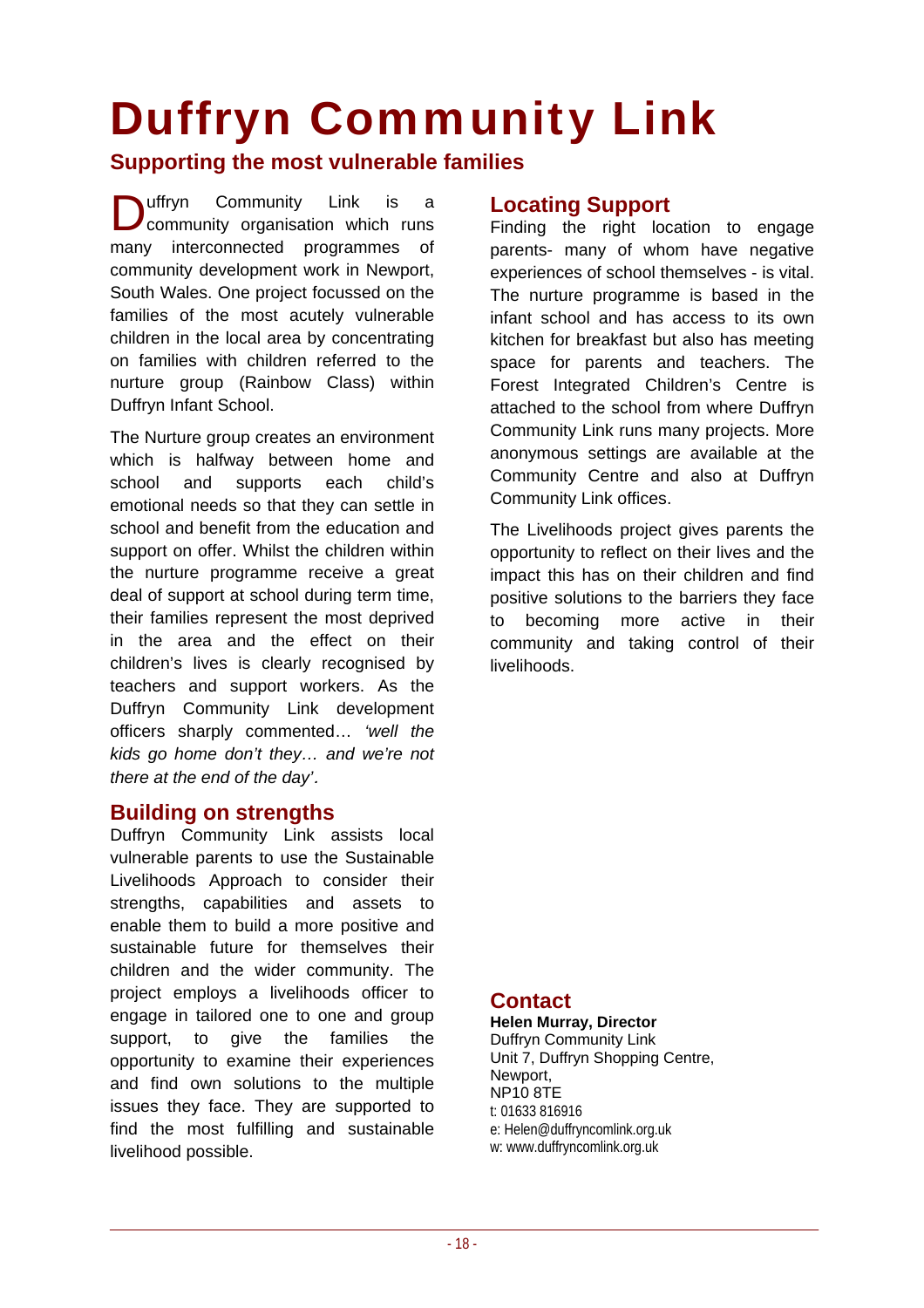### Sustainable Livelihoods

### **The Thrive Project, Stockton on Tees**

Thrive is a Church Action on Poverty Thrive is a Church Action on Poverty<br>initiative based in Stockton-on-Tees. The organisation is a coalition of individuals, community and faith groups in Stockton working to ensure the voices of people in poverty are heard by key decision makers. Thrive has improved the lives of some of the most vulnerable people in Stockton, by tackling debt, unemployment and anti-social behaviour.

There are two distinct areas to Thrive's work: community organising, and an innovative action-research and mentoring framework called Sustainable Livelihoods,

The process gets alongside people to discover the issues which are affecting their lives and to find ways to respond. It is a framework for understanding the disadvantages which affect people in poverty which also provides opportunities for people with first-hand experience of poverty to get involved in decision-making.

### **Community Organising**

The second element of the project, Community Organising is delivered using an interesting community development model, developed by Saul Alinsky and used by President Obama in the US. Thrive has run training in this approach for its grassroots leaders in partnership with the Gamaliel Foundation in Chicago.

Overall the work undertaken by Thrive means that information about issues like debt are explored, issues which are not always openly discussed.

In one example Thrive heard first hand from customers about the charges levied by local hire purchase companies. Interest and service charges to low-income households were running at 40 to 50% APR to access television by putting money into a slot.

Thrive ran a campaign researched by actual customers of the company involved A spoof advertisement on YouTube, an online email action and direct telephone campaign all challenged the company. In the end, the two parties met and made significant changes, including reduced interest rates for customers and agreeing clearer statements about warranties. Thrive and the company are now going to meet with the Office of Fair Trading, datasharing agencies and several other key players in the rent-to-own and home credit market, to improve conditions for other low-income customers.

People involved in the project report feeling more decisive, and being better able to deal with problems as they arise.



### **Contact**

**Greg Brown Thrive** Thornaby Methodist Church, Stanstead Way, **Thornaby** TS17 9EA

t: 01642 769 570 e: mail@thrive-stockton.org.uk w: www.thrive-stockton.org.uk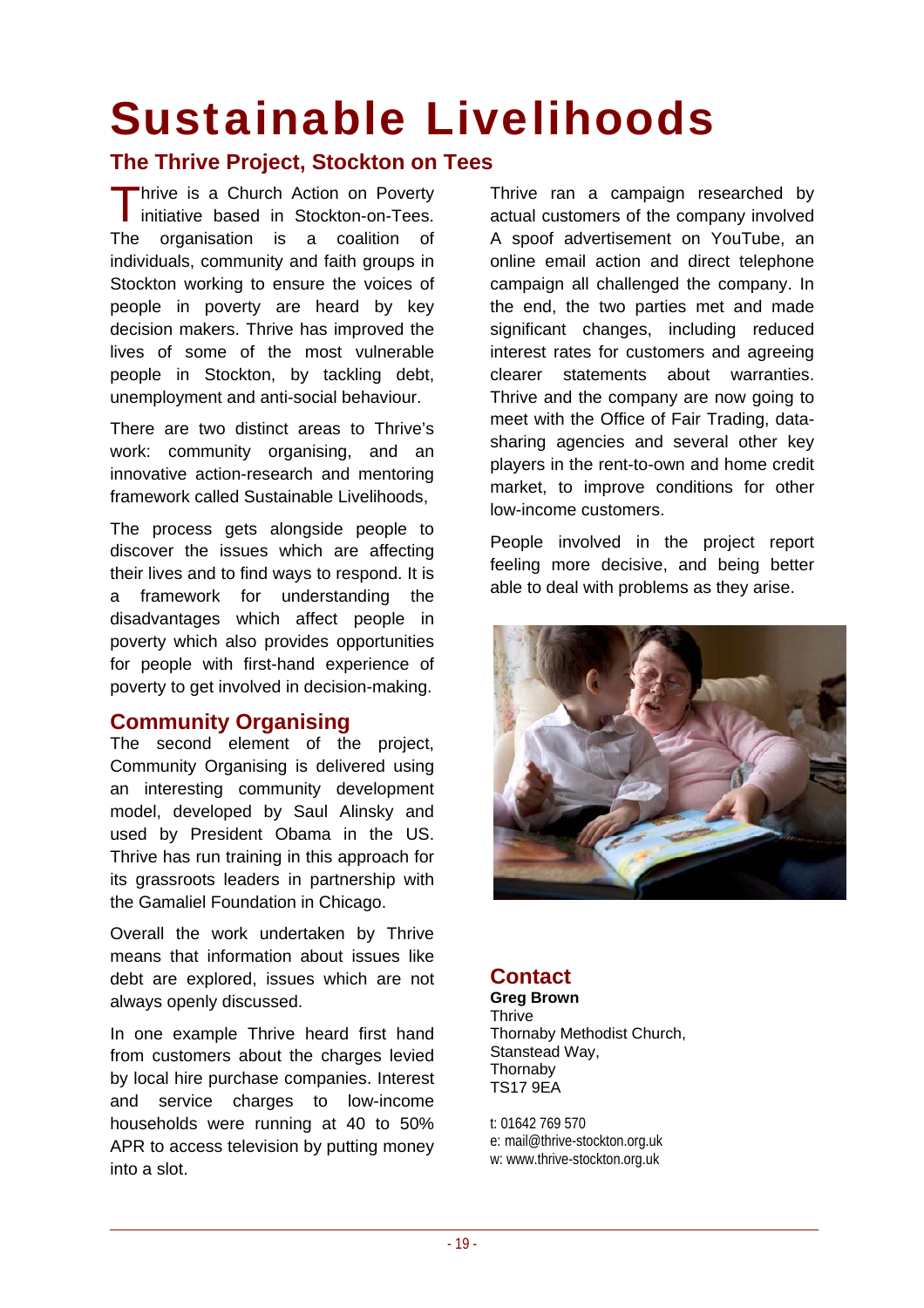### The Poverty Alliance

**Working together to tackle poverty in Scotland** 

The Poverty Alliance is the national<br>anti-poverty network in Scotland It anti-poverty network in Scotland It seeks to influence policies at local and national level that will have an impact on poverty and create the conditions for a more socially just Scotland. The Poverty Alliance engages in campaigns, lobbying, networking and project work.

The Poverty Alliance operates as a membership organisation made up of grassroots community groups, individuals facing poverty, voluntary organisations, statutory organisations, policy makers and academics. A central element of their approach is working alongside people experiencing poverty to have their voices heard.

#### **Co-ordinating campaigns**

The Poverty Alliance has a key role in coordinating and leading campaigns. For example the Scottish Living Wage Campaign is supported by voluntary and community organisations, trade unions and the faith community and is calling for an end to poverty wages by raising the earnings of their lowest paid workers to the Scottish living wage level of £7.15 per hour.

Other key campaigns include the Scottish Campaign on Welfare Reform, a coalition of more than 40 organisations called for a fairer and more humane welfare system. And the new anti-stigma initiative 'Stick Your Labels!' - challenging negative stereotypes of those living in poverty.

### **Influencing policy**

Alongside campaigning work, The Allianve is represented on a number of official advisory bodies at the local, Scottish and UK levels, and has contributed to the development of the Scottish Government's anti-poverty strategy *Achieving our Potential.*, Other policy areas such as

health inequalities and free school meals have also been addressed. Throughout the year the Alliance organises dozens of events and seminars to help raise the level of debate about poverty in Scotland and to build pressure for real change.

#### **Projects**

As well as carrying the core activities of campaigning and lobbying the Alliance also implements a range of project activities. Projects are usually designed to highlight innovative ways of tackling poverty, or at getting people's voices heard in influencing policy.

One recent example is the Evidence– Participation-Change-project (EPIC) aimed at putting participation at the heart of antipoverty policy making in Scotland. It brings people with experience of poverty together with community and voluntary organisations and policy makers to find improved solutions to the problems faced by people experiencing poverty. The Alliance has also worked with community groups to make [three short films as part o](http://www.youtube.com/watch?v=xDc8XSqOAF0)f the *Making a Difference* project for the European Year for Tackling Poverty and Social Exclusion.



### **Contact**

**The Poverty Alliance** 162 Buchanan Street Glasgow,  $G12L$ 

t: 0141 353 0440 e: admin@povertyalliance.org w: www.povertyalliance.org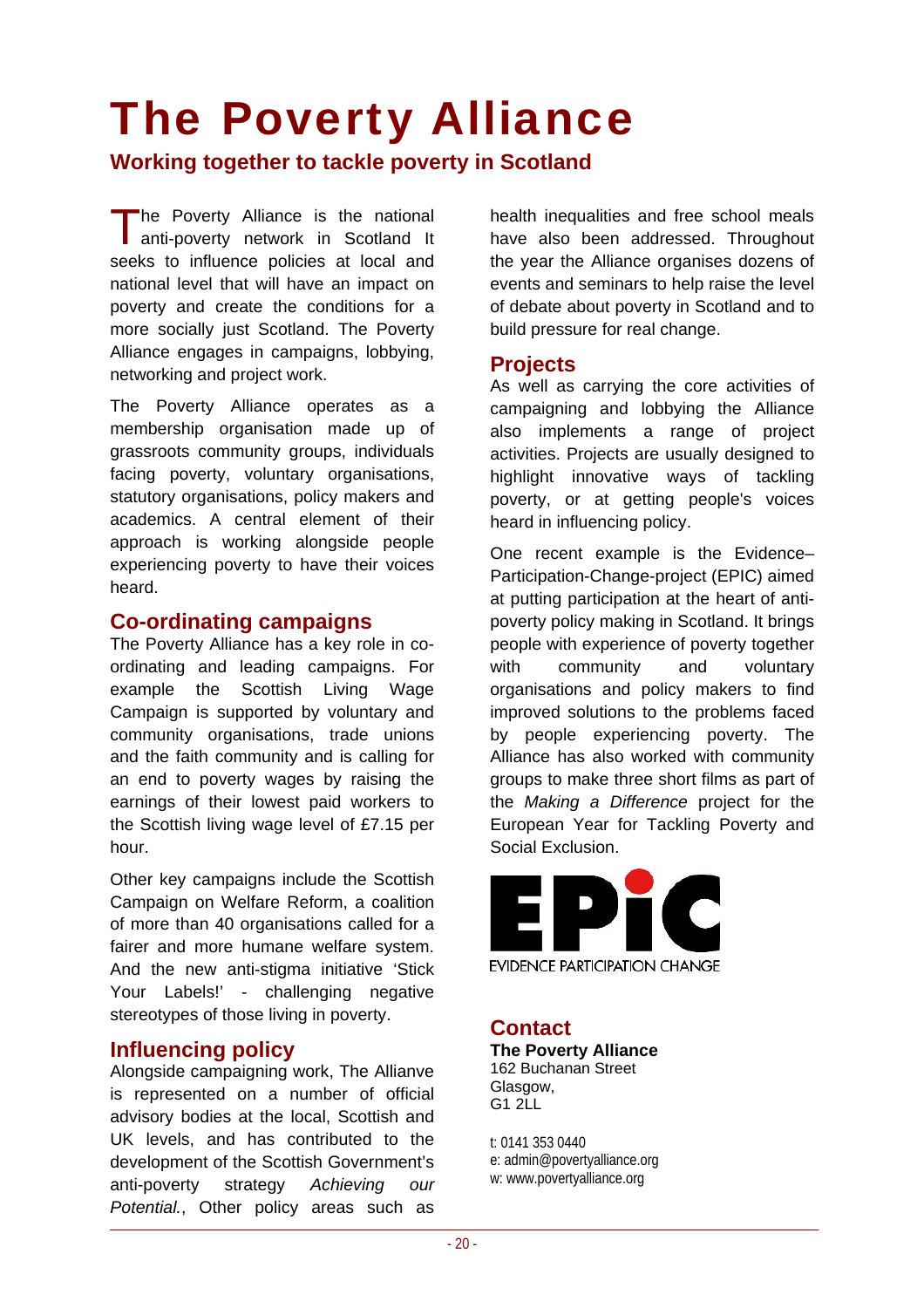### Communities First

### **Co-ordinating and supporting work in Taff Bargoed Valley**

Throughout this short collection we<br>have identified community led projects have identified community led projects operating "from the ground up" to tackle poverty. Some are projects of large voluntary organisations, others emerging local groups. The context in which each project is operating can be greatly affected by relationships with their local statutory authorities.

In the Taff Bargoed Valley, the Communities First Partnership, funded as part of a Welsh assembly programme, is harnessing the energies of residents and community and voluntary organisations, alongside the local authority and statutory agencies to collaboratively improve the lives of some of the most disadvantaged people in Wales.

The aim of the Partnership Board is to tackle social exclusion, by establishing an action plan to improve the economy, social welfare, environment, health and educational achievement for the community. They aim to build confidence and raise the self esteem of local people, maximise their incomes, encourage and improve education and skills training for work, create jobs, and ensure public services are delivered in ways which are responsive and locally accountable. The Communities First Partnership area comprises the rural area of Bedlinog (including the village of Trelewis) and the urban area of Treharris, south of Merthyr Tydfil with a population close to 10,000.

#### **Infrastructural support**

In practical terms the Communities First Partnership board is providing and supporting infrastructure and facilities in which the project level work can take place. For example in Bedlinog the Partnership Board manages a disused infants school that has been transformed into "Bedlinog Resource Centre". It houses

several services such as Credit Union, Crèches, Parent and toddler groups, Welsh language coffee mornings, keep fit classes, an internet café, adult education classes, and a youth drop-in. A variety of statutory and non statutory service providers are using the centre for outreach services and local appointments. In Trelewis, the Communities First team has an office within the local Community Centre, which operates an open-door information and advice service for any community issue. In Treharris a new town centre building is operated in partnership with the Workers Education Association. who provide an community based education courses, some informal, yet most accredited, to encourage residents back into learning.

In addition a series events, open days and festivals throughout the year to encourage whole community participation and profile, projects and initiatives that improve skills and increase potential job prospects. Fundamentally the Taff Bargoed Communities First Partnership provides places and supports frameworks in which outreach services and community-led projects can take place.

### **Contact**

#### **Sherelle Jago Communities First Coordinator**

Taff Bargoed Communities First Partnership Bedlinog Resource Centre, Commercial Street, Bedlinog **Treharris** Merthyr Tydfil South Wales CF46 6RF

t: 01443 710821 e: sherelle.jago@merthyr.gov.uk w: www.taffbargoed.org.uk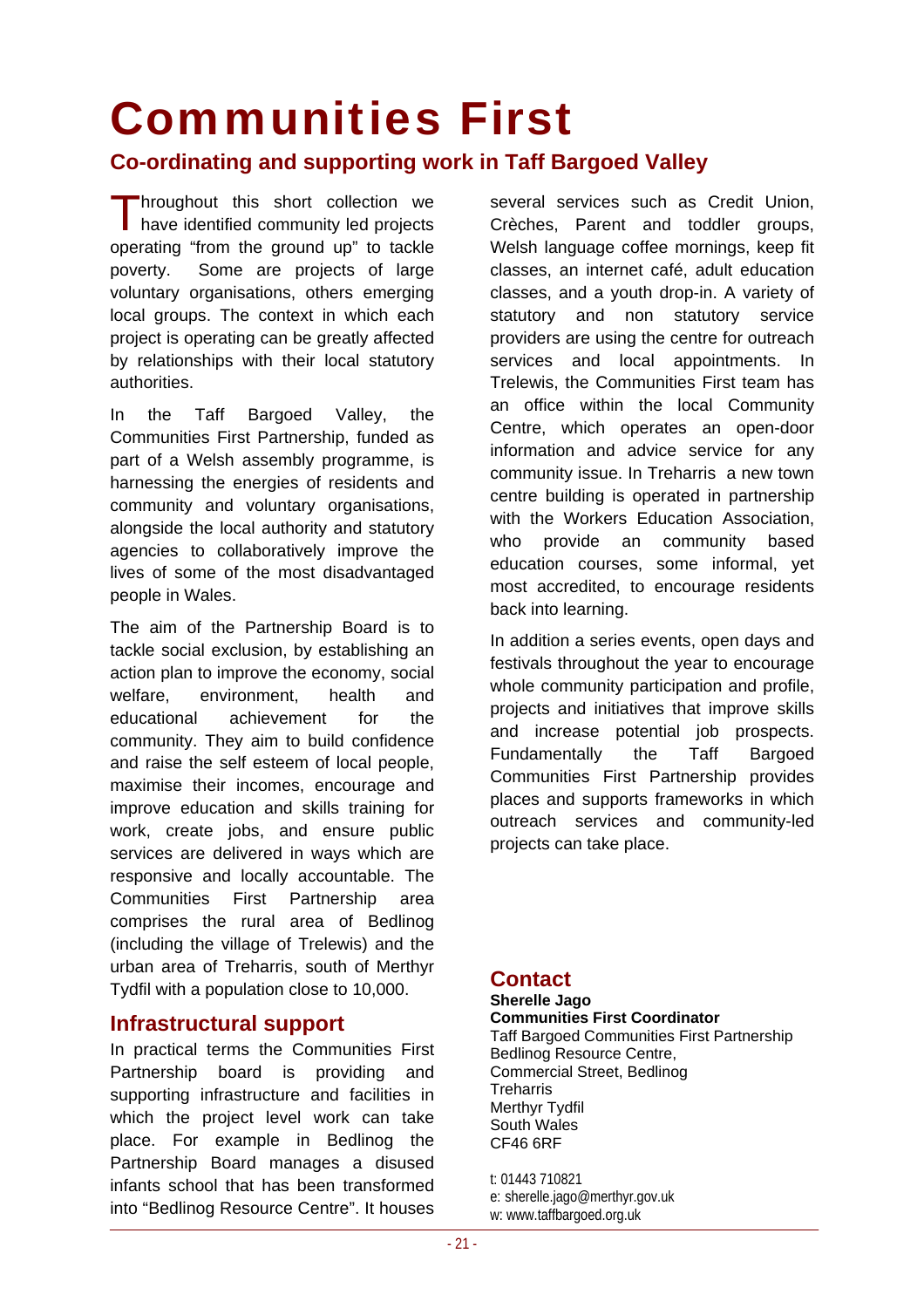### Tackling Poverty **European year for Combating Poverty & Social Exclusion 2010**

nspired by its founding principle of solidarity, Inspired by its founding principle of solidarity,<br>the European Union joined forces with its Member States to make 2010 the European Year For Combating Poverty and Social Exclusion.

The key objectives were to raise public awareness about these issues and renew the political commitment of the EU and its Member States to combat poverty and social exclusion.



The guiding principle of the 2010 Year was to give voice to the concerns of people who have to live with poverty and social exclusion, and to inspire every European citizen and other stakeholders to engage with these important issues. The Year also aimed to challenge stereotypes and collective perceptions of poverty.

As part of the European Year, **Community Links** and **Church Action on Poverty** have been working together to uncover attitudes to poverty, work and unemployment amongst people of working age. We've always believed that people who experience a problem understand it best.

Using this principal we worked with grassroots community organisations across the UK organising local Listening Events to uncover, raise awareness of, and begin to tackle some of these issues. We have also worked to recognise and share examples of best practice in tackling working age poverty, particularly amongst small local organisations and one way we have tried to do this is through the Tackling Poverty Awards which identify and celebrate projects that are providing meaningful and effective support to people of working-age living in poverty in the UK.

Four successful shortlisted projects each won a digital camera and the chance to make a film about their work. All long listed projects are featured in this publication highlighting their work.



play **Click on the icon to** view the films.